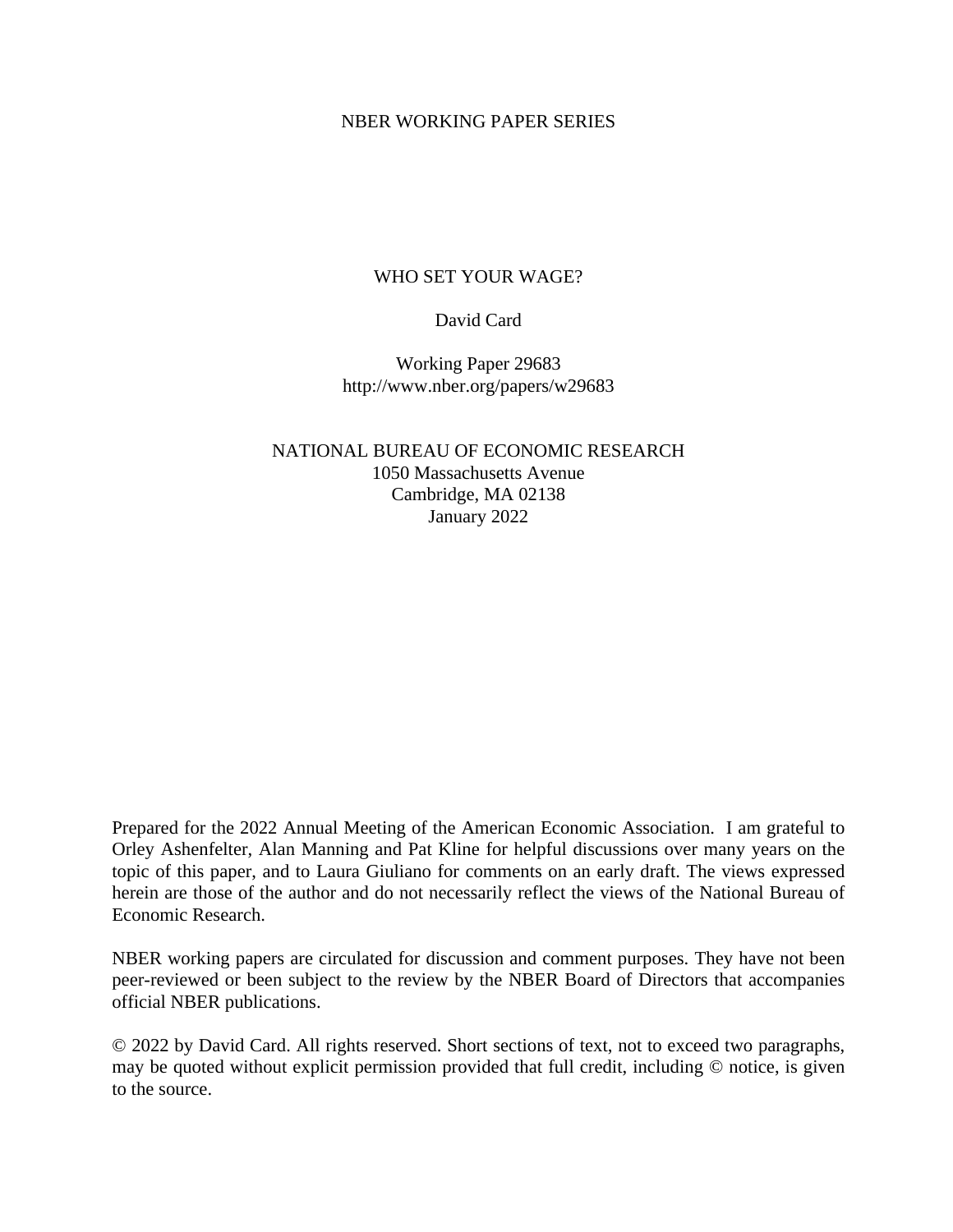Who Set Your Wage? David Card NBER Working Paper No. 29683 January 2022 JEL No. J30,J42

## **ABSTRACT**

I discuss the recent literature that has led to new interest in the idea of monopsonistic wage setting. Building on advances in search theory and in models of differentiated products, researchers have used a number of different strategies to identify the elasticity of firm-specific labor supply. A growing consensus is that firms have some wage-setting power, though many questions remain about the sources of that power.

David Card Department of Economics 549 Evans Hall, #3880 University of California, Berkeley Berkeley, CA 94720-3880 and NBER card@econ.berkeley.edu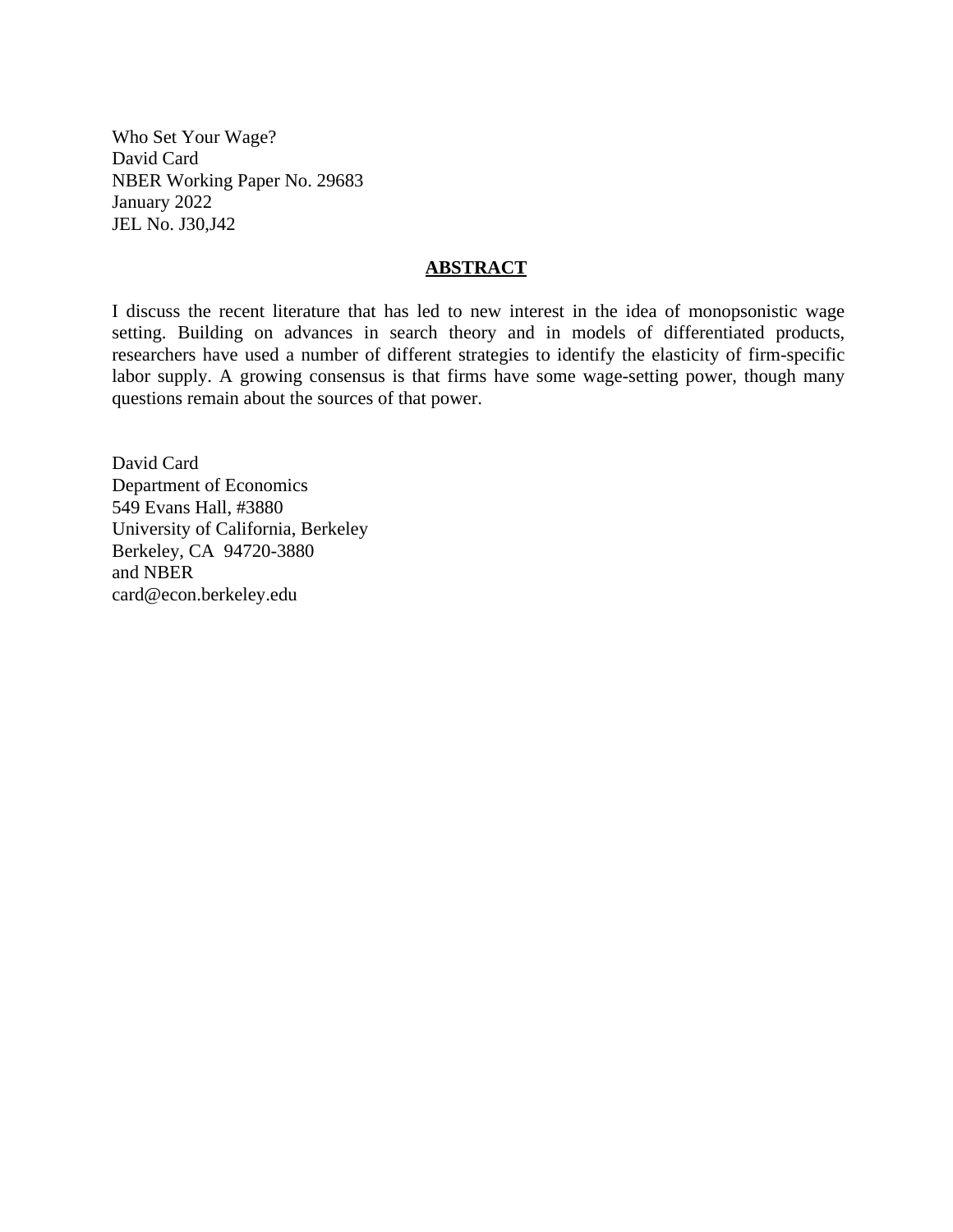In the textbook model of labor markets – synthesized by Hicks (1932) – product and factor markets are perfectly competitive and wages are equated to marginal products.<sup>1</sup> Just one year after Hicks, Robinson (1933) developed an alternative framework for understanding firm-specific wage setting and coined the term "monopsony". The book attracted a lot of attention, and at least some labor economists were enthusiastic. Reynolds (1946, p. 390) wrote that the concept of an upward‐sloping supply curve of labor to the firm "… has made its way rapidly into the textbooks and seems well on its way to being generally accepted as a substitute for the horizontal supply curve of earlier days". But Reynolds' prediction was premature. By the 1960s the concept of monopsony had been relegated to discussions of company towns. Indeed, in the preface to the second edition to her book, Robinson (1969) observed: "All this had no effect. Perfect competition, supply and demand… and marginal products still reign supreme in orthodox teaching."

At the risk of following too closely in Reynolds' footsteps, in this paper I will try to make the case that the time has come to recognize that many – or even most – firms have some wage‐setting power. Such a shift was made with respect to firm's *price‐setting* power many decades ago. Economists now routinely accept that the prices of products like gasoline, breakfast cereal, and ketchup are set with some degree of market power, even in on‐line markets. In the past few years we may have reached a tipping point for a similar transition in labor economics, driven by the combination of new (or at least post‐1930) theoretical

<sup>&</sup>lt;sup>1</sup> Hicks (1932) also introduced the elasticity of substitution between labor and capital and corrected an error in "Marshall's rules" describing the industry‐level elasticity of labor demand.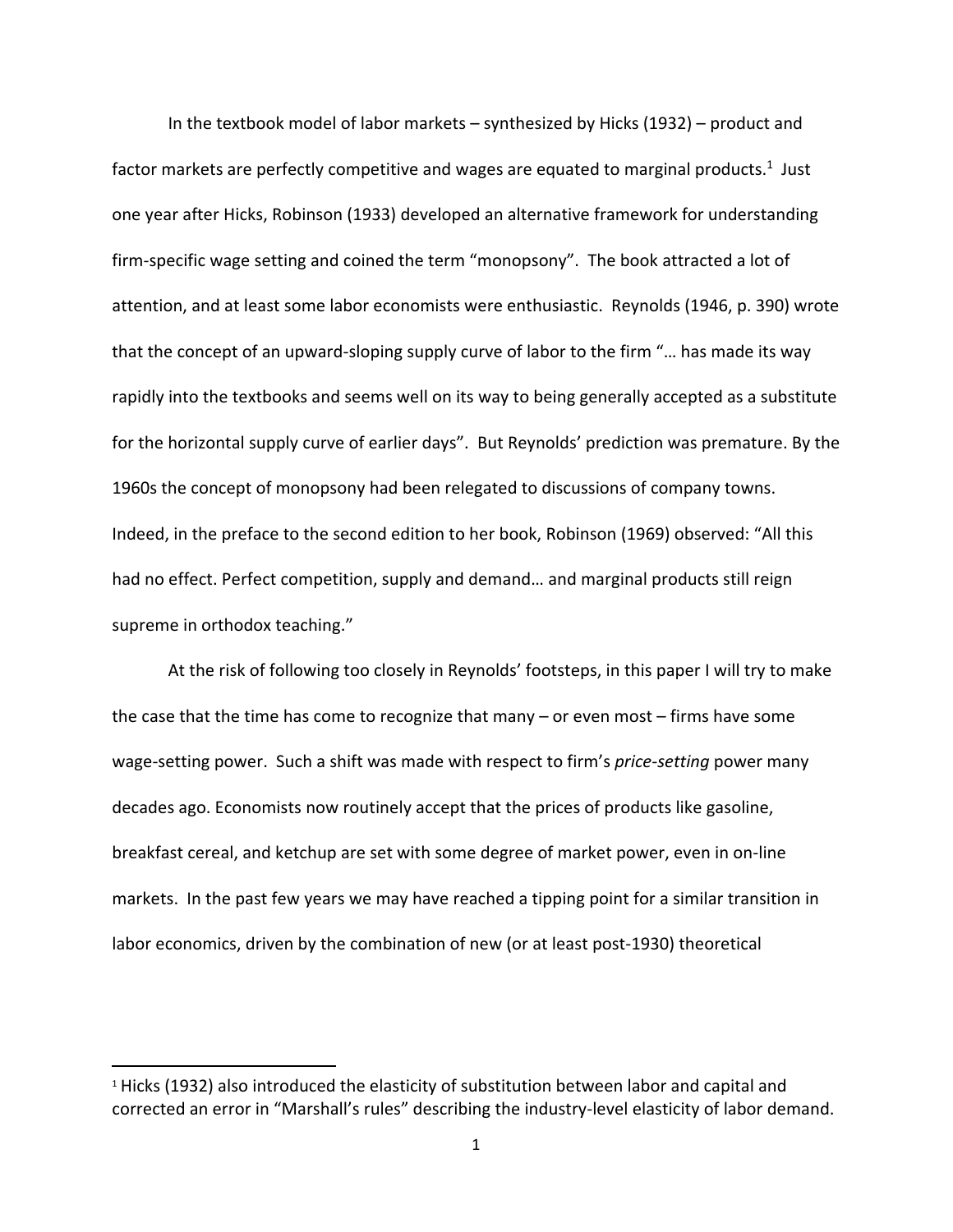perspectives, newly available data sources, and accumulating evidence on several different fronts.

## I. A Brief History: 1932‐70

In the final chapter of her book, Robinson (1933) laid out a model of a firm with a combination of price‐setting and wage setting power, and showed that the result was a "double wedge" between marginal productivity and wages, reflecting the *markup* of prices over marginal costs and the *markdown* of wages relative to value marginal products.2 Why didn't this idea catch on?

I think there are several explanations. The first is that her framework describes "perfect" monopoly and "perfect" monopsony. She offers very little guidance on intermediate levels of market imperfection in either market, and says nothing about the interactions between competing firms in such intermediate cases – a criticism raised in the early review by Kaldor (1934) and freely acknowledged by Robinson herself (Robinson, 1953).<sup>3</sup>

A second and related reason is that the simple geometric apparatus developed by Robinson (and also used by Chamberlain in his book published in the same year) was not very useful for further analytical exercises. Stigler (1949) made this point forcefully with respect to Chamberlain's theory of monopolistic competition, arguing "…it has not been useful in the

<sup>2</sup> Specifically, on page 315 she noted that the gap between wages and marginal products will be equal to  $\frac{\epsilon-1}{\epsilon} \times \frac{E}{1+}$  $\frac{E}{1+E}$  where  $\varepsilon$  is the elasticity of demand for the firm's output and E is the elasticity of supply to the firm.

<sup>&</sup>lt;sup>3</sup> Of course satisfactory models of the strategic interactions between agents were not fully developed anywhere in economics until the late 1970s.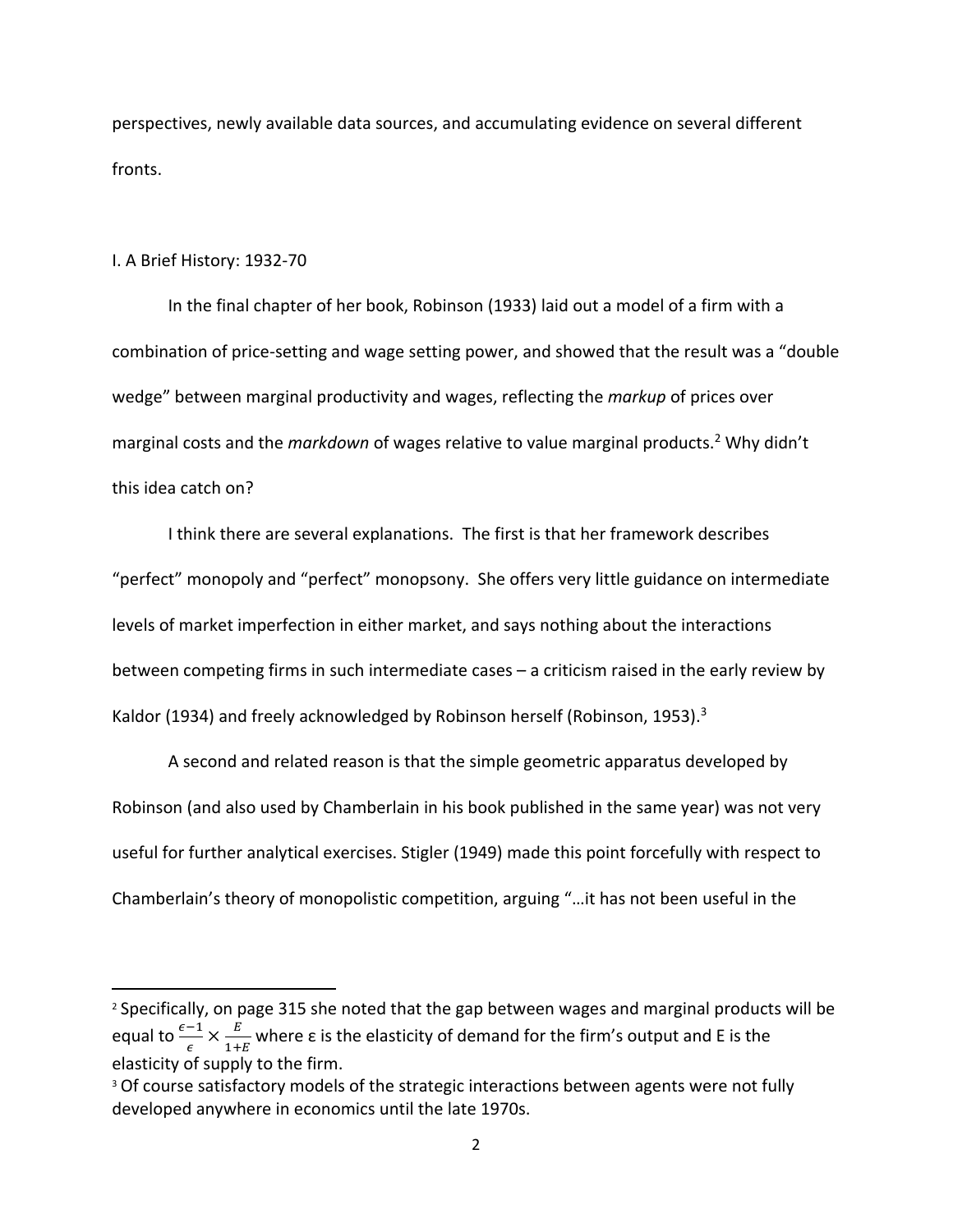concrete analysis of economic problems, in the sense that it does not contain more accurate or more comprehensive implications than neoclassical theory". The importance of a tractable framework is underscored by the *current* status of Chamberlain's idea. Once Spence (1976) and Dixit and Stiglitz (1977) wrote down CES style models of consumer demand, and showed how to embed those preferences in a general equilibrium setting, monopolistic competition took off, and is now a workhorse model for problems in macro, international trade, and economic geography (see Brakman and Heijdra, 2004).

A third explanation is that in simple monopsony models firms are ready and willing to hire any qualified worker who is willing to accept their offered wage. Indeed, a monopsonistic firm is always starved for labor. Proposing such a model in the depths of the Great Depression was not ideal timing for Robinson. In contrast, in today's economy the idea of labor-starved firms is more attractive.

Fourth, the question of *how* wages and prices are set got caught up in the grand ideological debate over alternative economic systems that occupied many minds during the Twentieth Century. Robinson rather dogmatically insisted that any divergence between marginal products and wages represented a failure of market capitalism. Chamberlain, for his part, spent many years defending the welfare properties of monopolistic competition (e.g., Chamberlain, 1950). Throughout the 1930s and into the cold war era, economists were more interested in arguing about (often ill-posed) normative questions than in understanding the positive implications of alternative models of wage and price setting. In this context, Pigou's labeling of the gap between marginal productivity and wages as an index of "exploitation" was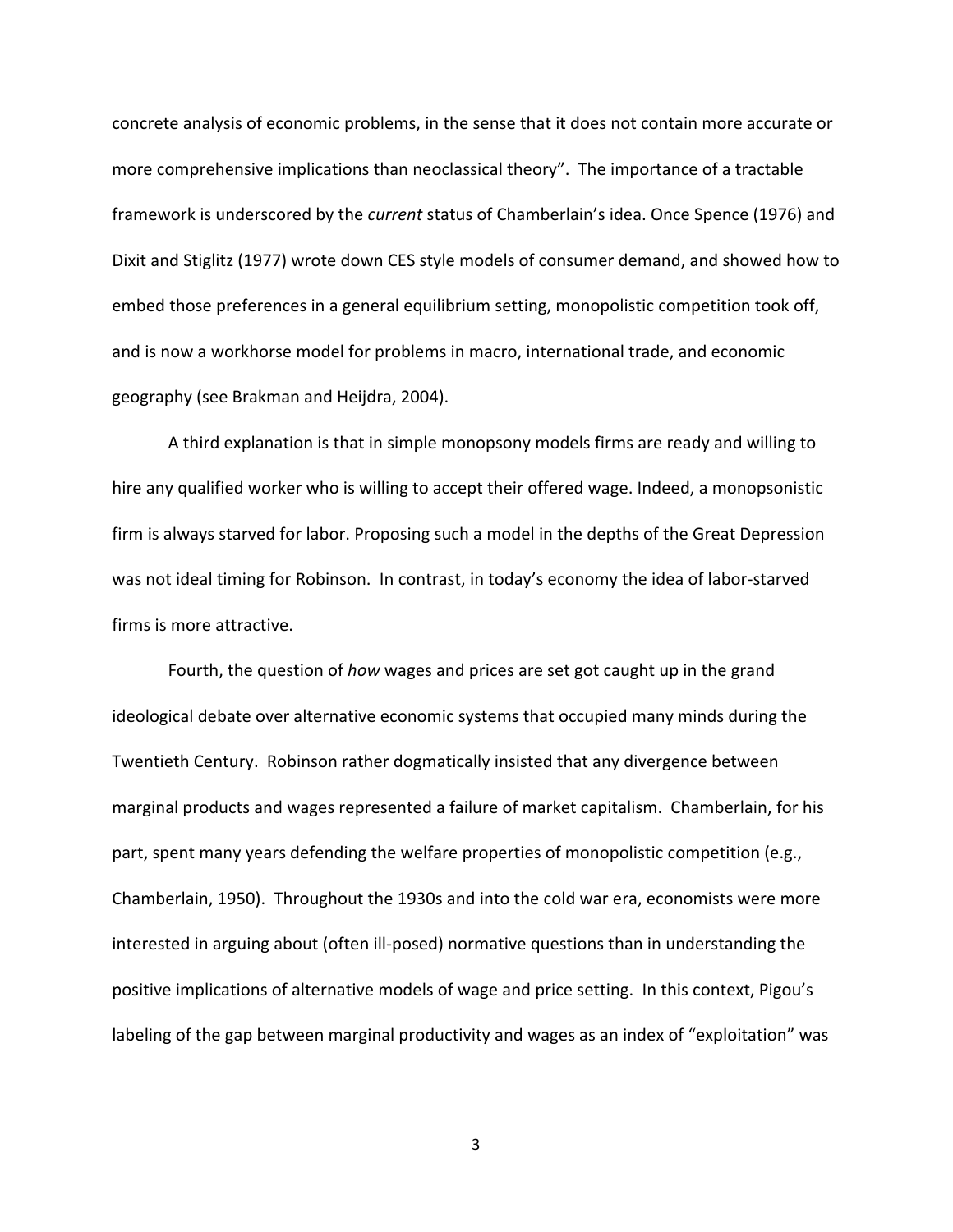clearly unfortunate. And Robinson's public persona as a hard‐left polemicist (Aslanbeigui and Oakes, 2009) did not help.

For these and perhaps other reasons<sup>4</sup> by the 1970s the standard graduate-level textbooks in micro theory (e.g., Malinvaud, 1972) chose to give only a brief discussion of market power in output markets, and to complete ignore monopsony. Students of that generation had heard of imperfect competition and market power in their *undergraduate* courses, but had almost no formal training in the analytics of such models.

### II. New Theoretical Frameworks

Early analysts (including Robinson and Reynolds) recognized two alternative explanations for a less‐than‐perfectly elastic supply of labor to a given firm: information frictions and idiosyncratic preferences for different jobs. New models of optimal search and of the demand for differentiated products that were developed in the 1970s provided the foundations to formalize these explanations.

## *a. Search Models*

Research in the late 1960's (including McCall, 1970 and Mortensen, 1970) led to an elegant theory of optimal search by unemployed workers faced with an exogenous distribution of potential wage offers. Almost immediately, Diamond (1971) and Rothschild (1973) noted

<sup>4</sup> Robinson's gender may also have been an issue. Card et al. (2022) develop models of the probability that economists were elected as Fellows of the Econometric Society which depend on past publications and citations. Their analysis suggests that prior to 1980 females as a whole were significantly less likely to be recognized as Fellows than males with the same record.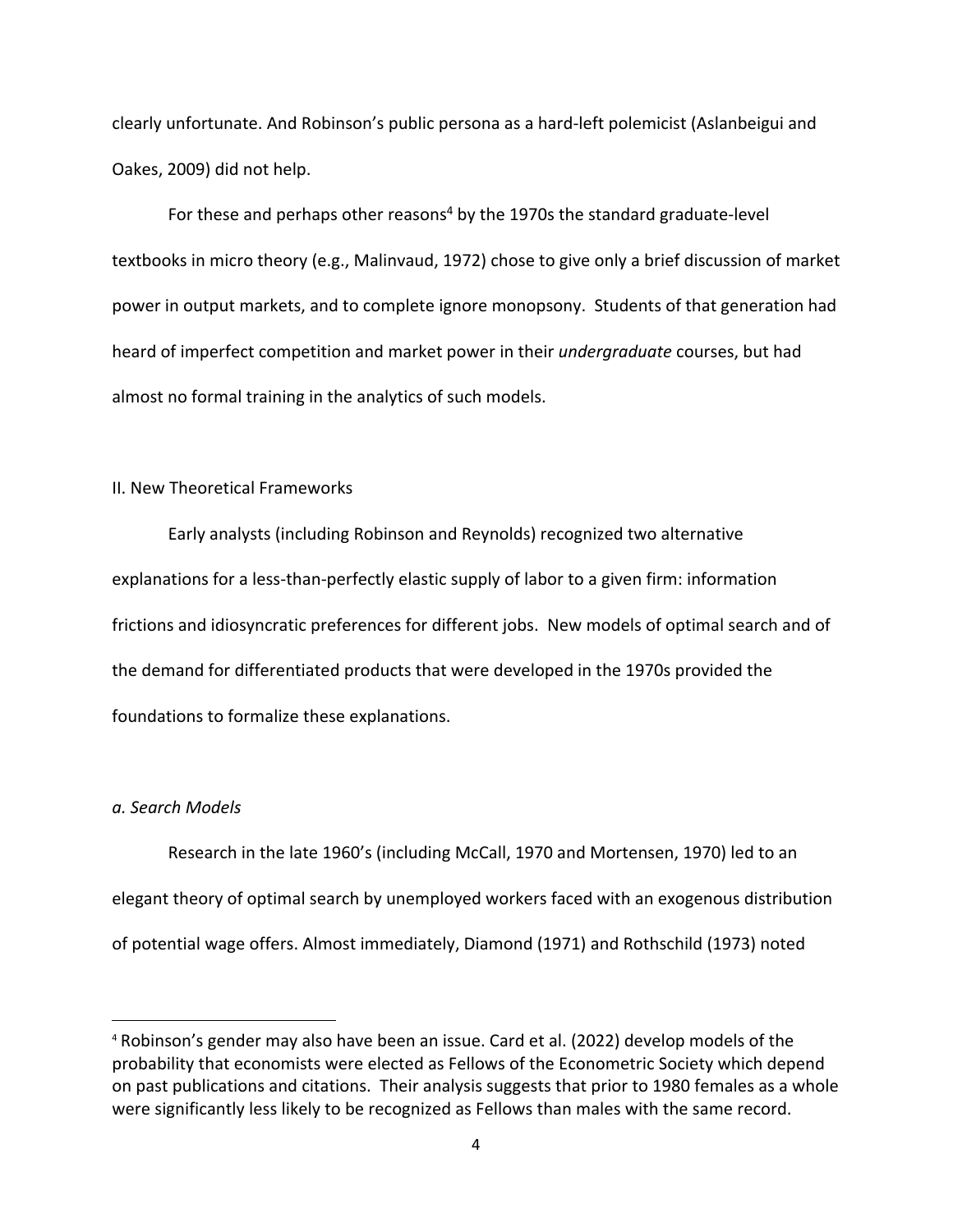difficulties with endogenizing the wage offer distribution in this setting. To sidestep this problem, much of the subsequent literature has followed the lead of Diamond (1982), Mortensen (1982), and Pissarides (1985) and switched to a model of search over *job match quality* (see Pissarides, 2010). Since wages have no allocative role in such models, they are not particularly helpful for analyzing wage setting power. The canonical status of these models may have also led to an over-emphasis on the importance of match effects in wage determination and labor market dynamics.

An alternative approach, developed by Burdett (1978) and Burdett and Mortensen (1998) (hereafter BM) is to assume that employed workers also search for better opportunities. On‐the‐job search is empirically important; it also counters an employer's temptation to reduce wages for unemployed job seekers to the bare minimum. BM consider a world where each firm posts a single wage, and can recruit workers either from unemployment or lower‐paying firms. As Manning (1994, 2003) showed, such a "job ladder" model offers many insights into the links between worker turnover and wages. It also provides a simple framework for thinking about the degree of market power of any single employer. Postel Vinay and Robin (2002) generalized BM by allowing firms to (perfectly) price discriminate against different workers, depending on their preceding job and any job offers so far. This sequential auction framework creates a more complex relationship between firm mobility and wages (see Di Addario et al. 2021 for a simple exposition focusing on starting wages for each job).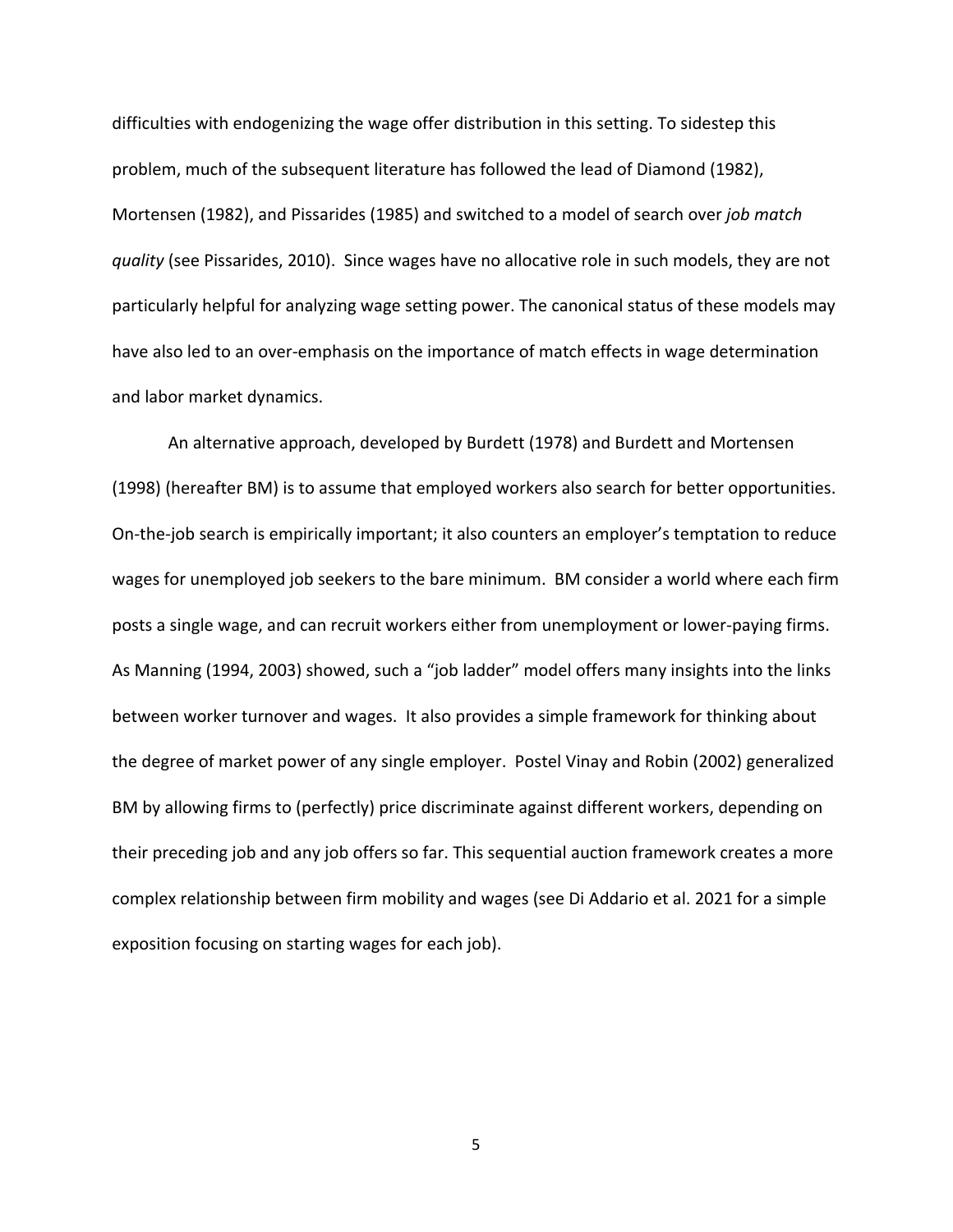### *b. Differentiated Demand Models*

Chamberlain (1933) considered a model in which firms produce a differentiated set of products and set prices ignoring strategic interactions with other producers. This model translates directly to the supply side<sup>5</sup>, though to the best of my knowledge Bhaskar and To (2001) were the first to try to formalize the idea of monopsonistic competition. Chamberlain's simple graphical analysis was reproduced in many undergraduate textbooks, but (as noted above) had a limited impact on subsequent research until Spence (1976) and Dixit and Stiglitz (1977) wrote down CES‐style models of representative agent preferences that rationalized his framework. Models based on these preferences (and generalizations with a nested CES structure) have proven amenable to a multitude of applications in different fields. Recently, Berger et al. (2021) have adapted the approach to the study of wage setting.

An alternative approach to modeling demand for differentiated products is the multinomial logit (MNL) model proposed by McFadden (1974, 1978). The MNL and its generalizations specify *individual‐level* preferences that lead to convenient expressions for the share of consumers that purchase each product (Berry, 1994), and are widely used in Industrial Organization (IO) and Labor Economics. Card et al. (2018) proposed the use of MNL style preferences to model the dispersion in tastes for different workplaces. If employers ignore strategic interactions in wage setting, their setup leads to very simple expressions for the supply of labor to individual firms which can be used to rationalize the firm effects in a model

<sup>&</sup>lt;sup>5</sup> For example, one can draw an s-s curve showing the supply curve to a firm if its competitor's wages are held constant, and an S-S curve showing the supply curve when all their wages shift together (as might happen with a rise in the minimum wage, for example). The latter will be less elastic than the former (and could even be vertical).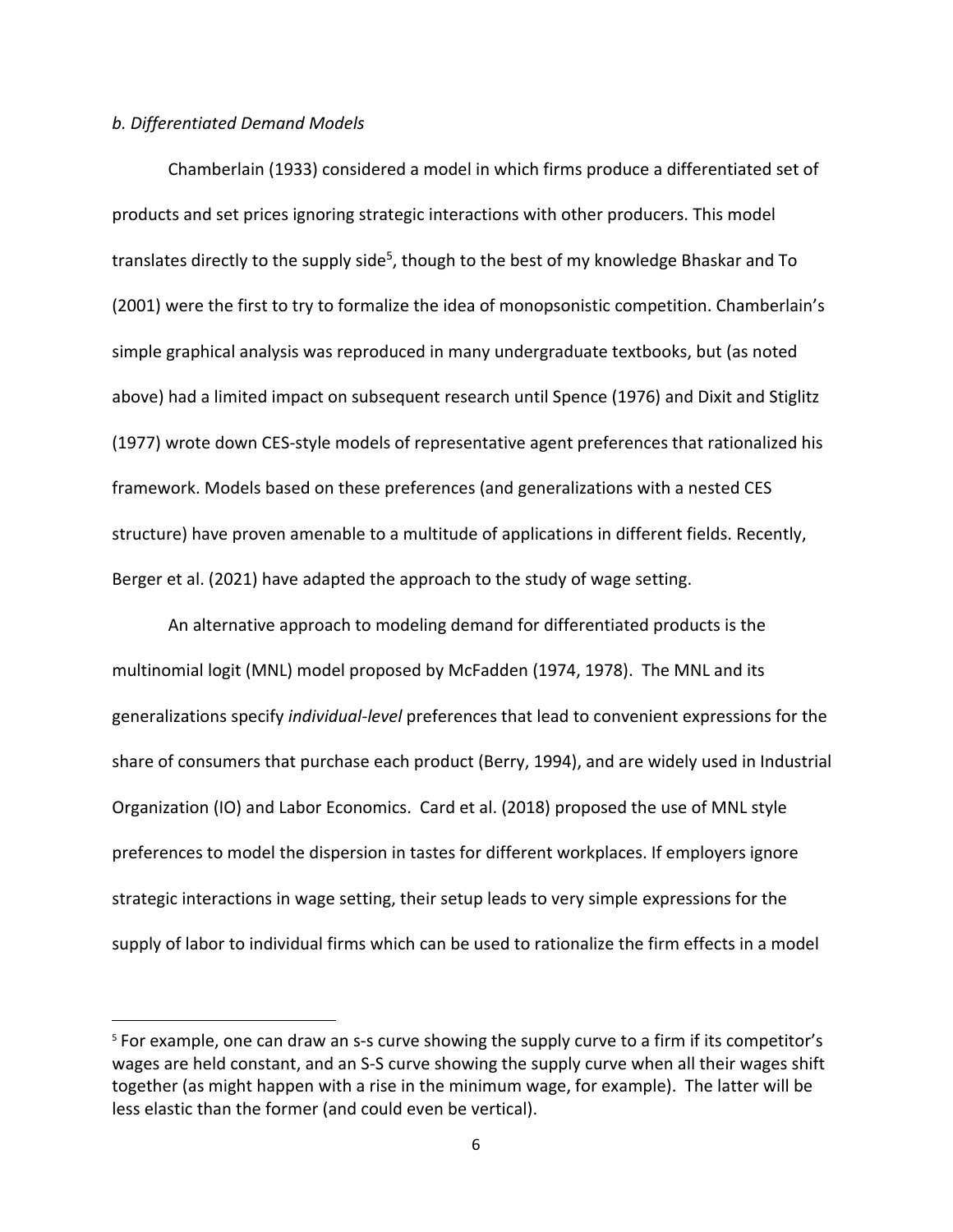like that of Abowd, Kramarz and Margolis (1999). Azar et al (2019) adapt this approach (with nested MNL preferences) to model the supply of applicants to different job openings. Likewise, Lamadon et al. (2022) use a nested MNL specification to model the supply of workers to individual firms.

While the "representative agent CES" approach and the "individual level MNL" approach might appear to be very different ways of modelling consumer demand (or labor supply), Anderson et al. (1988) and Verboven (1996) showed that at the market level they are isomorphic (subject to functional form choices about the terms in the CES function and the indirect utility function in the MNL).<sup>6</sup> This isomorphism is extremely convenient and in principal allows analysts to proceed with either approach, and build on advances that have been made in the two literatures.

III. Empirical Evidence in the First Three Decades of Modern Labor Economics (1965‐95)

"Modern" labor economics began in the mid‐1960s with the release of individual micro data from the 1960 Census (e.g., Cain, 1966; Hanoch, 1967; Bowen and Finegan, 1969), the Survey of Consumer Finances (e.g., Stafford, 1968) and the Survey of Economic Opportunity (e.g., Ashenfelter, 1972). As noted by Stafford (1987), these new data sets, along with cross‐ sectional micro data from the Current Population Surveys and longitudinal data from the Panel

<sup>6</sup> For example, Verboven (1996, Proposition 2) shows that the demand functions from a nested CES representative consumer model are the same as those derived from a nested MNL logit individual‐level model where indirect utility depends on the log of the price of the specific option chosen.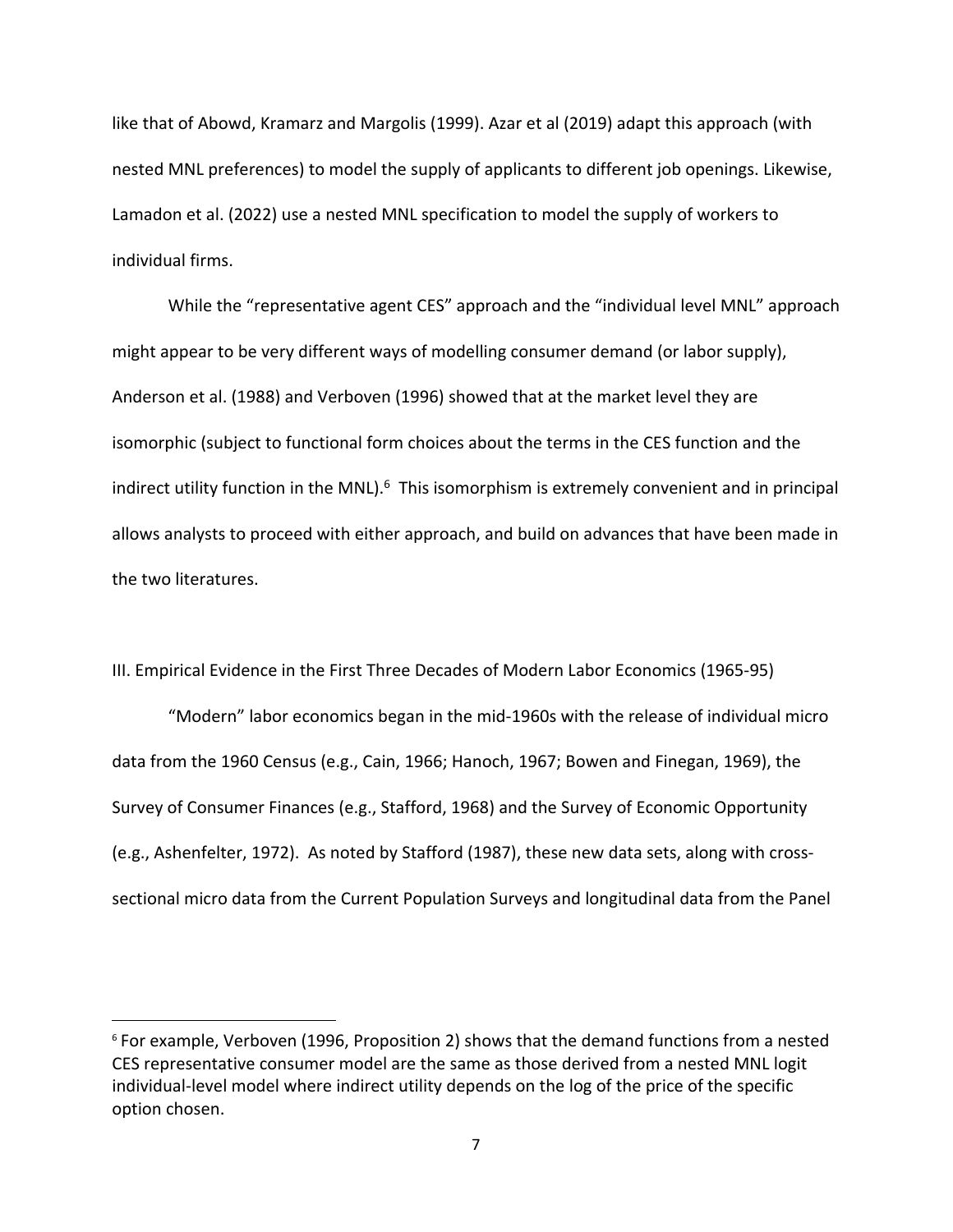Study of Income Dynamics and the National Longitudinal Surveys, propelled research in the field for the next few decades and shaped our current understanding of the labor market.

Considerations of employer wage‐setting played little role in this stream of research. One reason for this was the influence of economists at the University of Chicago, who were at the forefront of the new "analytical" labor economics (Rees, 1976), and strongly advocated for neoclassical modeling. Even more importantly, the newly available micro data sets had almost no information on *employers*. Thus, it was extremely convenient to frame the analysis in the setting described by Hicks (1932), where individual employers are irrelevant.

There were a couple of exceptions to this general rule. One was the analysis of wage setting under collective bargaining. Here, most analysts followed Lewis (1963) in modeling a unionized *sector* where wages were pushed above the competitive level, and a nonunion sector where wages were determined under perfect competition. There was little attention to the role of firm‐specific factors, apart from a small literature based on wage contracts (e.g., Hamermesh, 1970; Riddell, 1979; Christofides et al., 1980) that eventually turned to the question of how employment and wages are *jointly* determined under collective bargaining (e.g., Brown and Ashenfelter, 1986; Card, 1986, 1990).

A second exception was the literature on quits, turnover, and the returns to seniority. Pencavel (1972) and Parsons (1972) presented multi‐period models of employer wage setting with a tradeoff between wages and quit rates – foreshadowing the dynamic monopsony literature discussed below. While the wage‐setting equations in these papers are clearly interpretable in a monopsony framework, neither author acknowledged any connection with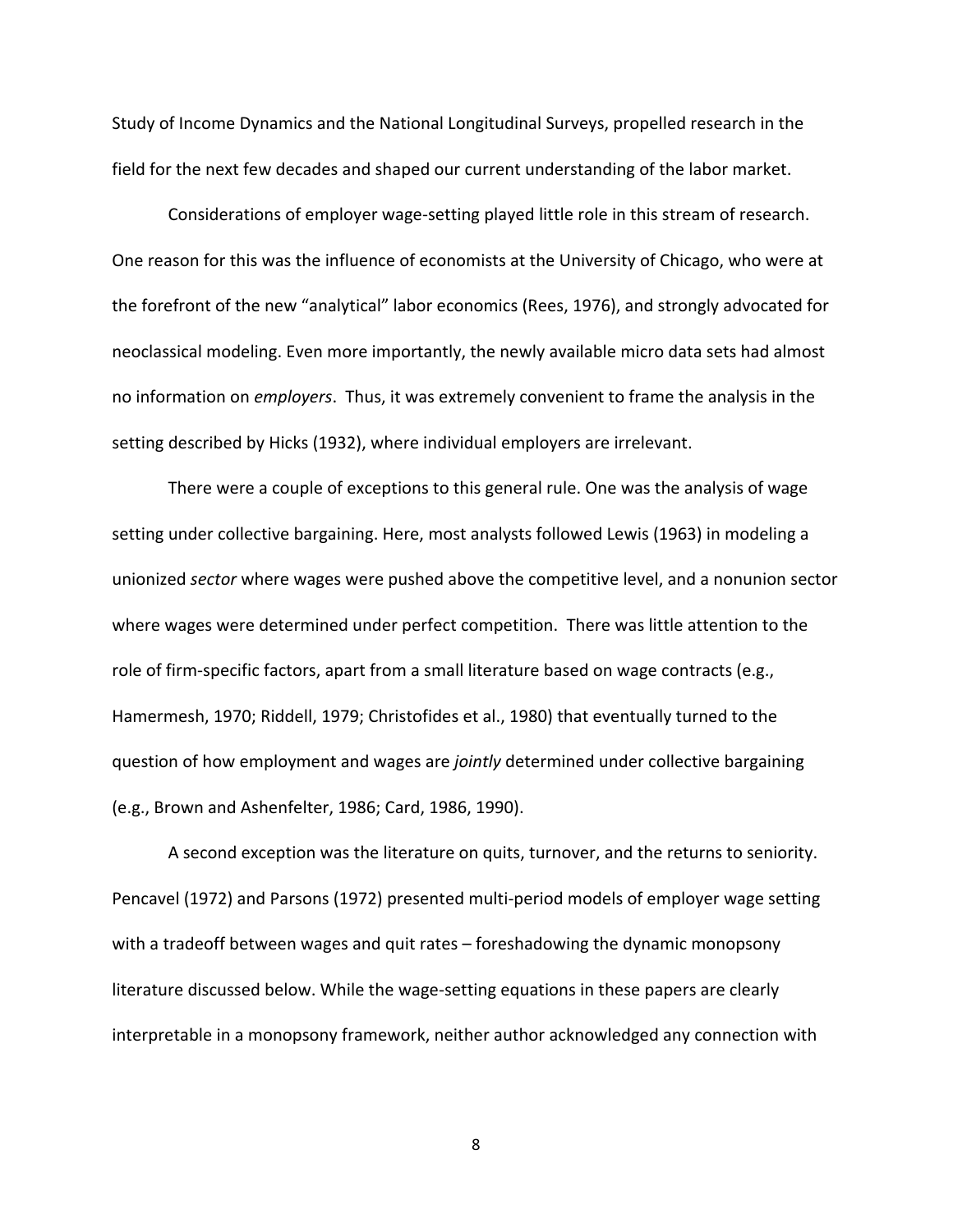Robinson, or noted that in a perfectly competitive labor market the quit rate should rise to 100% if the wage is set below the "market" rate.

A problem faced by both papers was the confusion surrounding Becker's (1962) analysis of firm‐specific human capital, which addressed what we now call the problem of "relationship‐ specific investments".<sup>7</sup> Many labor economists interpreted Becker as saying that firms choose wages to reduce quits (e.g., Parsons, 1970 and Hashimoto, 1980) assuming that quits are a smooth function of wages. This is equivalent to monopsonistic wage setting.<sup>8</sup>

In addressing the closely related problem of optimal turnover in a model with a *fixed* (but unknown) match component, Jovanovich (1979) showed that an equilibrium contract pays the worker the expected value of her match‐specific productivity, and allows her to quit when the option value of the current job falls below the option value of a fresh job.<sup>9</sup> Jovanovich's model has features of the canonical Diamond‐Mortensen‐Pissarides search model, but incorporates job-to-job mobility, leading to something like a "worker-specific job ladder" as jobs that are revealed to be worse matches (and therefore have lower pay) are terminated.<sup>10</sup> Topel and Ward (1992) interpreted the patterns of wages and turnover for young male workers

 $7$  Crawford (1988) presents an elegant reformulation of Becker that clarifies the issues using modern terminology. See also MacLeod and Malcomson (1993).

<sup>8</sup> See Manning (2003) for more discussion. Donaldson and Eaton (1976) also noted some of the problems with a simple interpretation of Becker's model of wage setting with relationship investments.

<sup>9</sup> If match‐specific productivity requires upfront investment, the solution is to have workers pay for the investment and then follow the Jovanovich rule. This is solution proposed by Crawford (1988). Discussions of such "bonding" contracts were widespread when I joined the Chicago faculty in 1982.

 $10$  Subsequent studies by Miller (1984) and McCall (1990) used the multi-arm bandit setup of Gittins and Jones (1974) to incorporate learning over an occupation‐specific match component as well as a job‐specific component.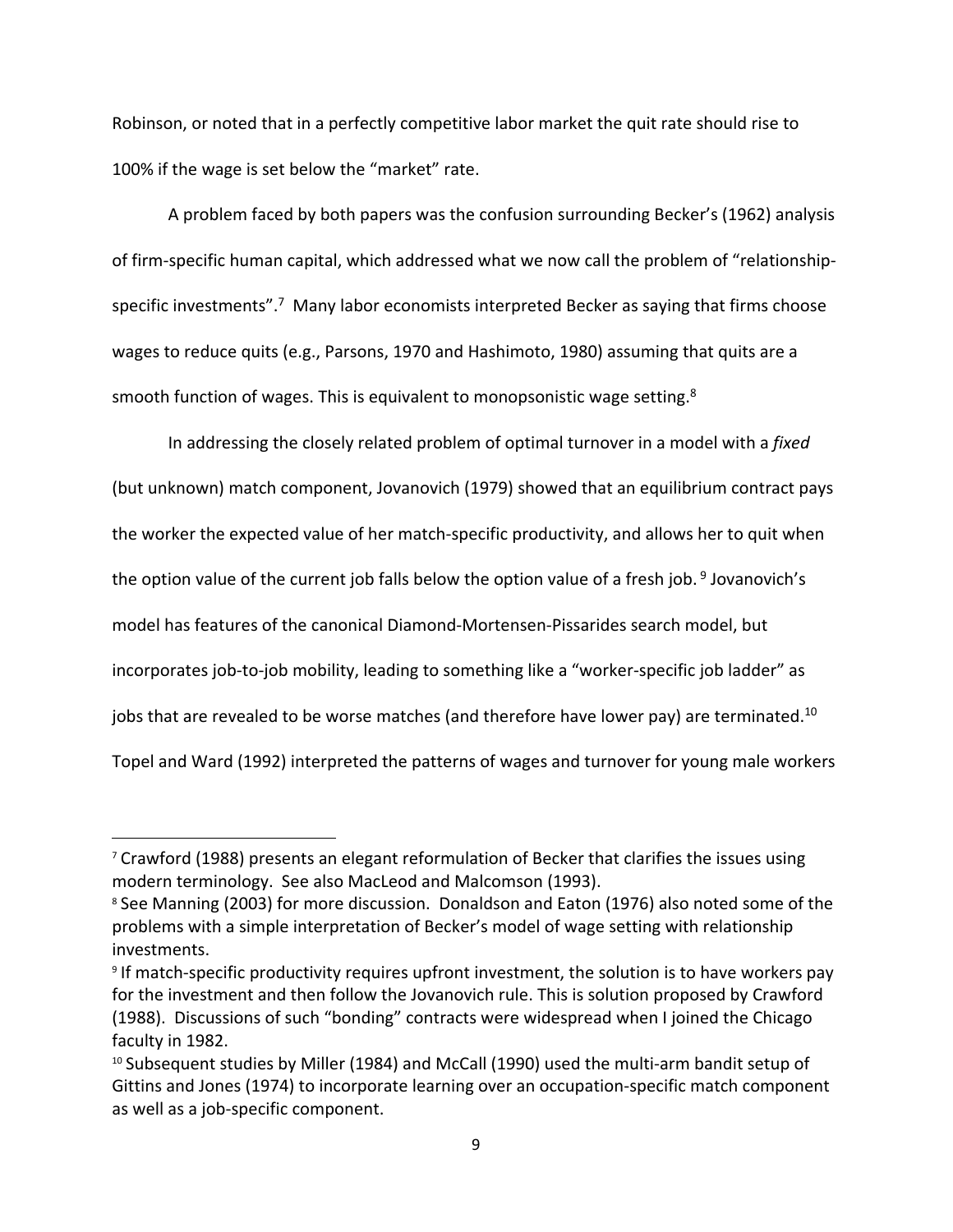as evidence of this process, but they did not have rich enough data to tell whether wages include a match-specific component (as in Jovanovich) or whether later-career jobs pay higher wages to all workers (as in the Burdett-Mortensen model). In my view, the simple event studies developed by Card, Heining, and Kline (2013) and the surprisingly small job match component uncovered in that paper (and many later studies) suggest that workers tend to move up the same job ladder (as in Abowd, Kramarz, and Margolis, 1999).

Finally, there were a few studies of specific institutional settings where firm wage setting power seemed possible. Sullivan (1989), for example, showed that increases in the number of nurses were correlated with hospital‐specific wage increases, suggesting that employers were facing upward‐sloping supply curves for nursing labor. Ransom (1993) used university payroll data to show that wages of professors decline with tenure – a pattern he attributed to monopsonistic wage discrimination.

#### IV. What Happened in the 1990s?

Four new types of evidence have accumulated in the past 25 years that suggest employer wage‐setting power is non‐negligible: evidence on quit and recruiting responses to wages; evidence on the relationship between wages and firm productivity; evidence on the concentration of employment in small numbers of employers; and evidence of conspiracies and other forms of firm behavior targeted at suppressing firm‐to‐firm mobility and wage growth.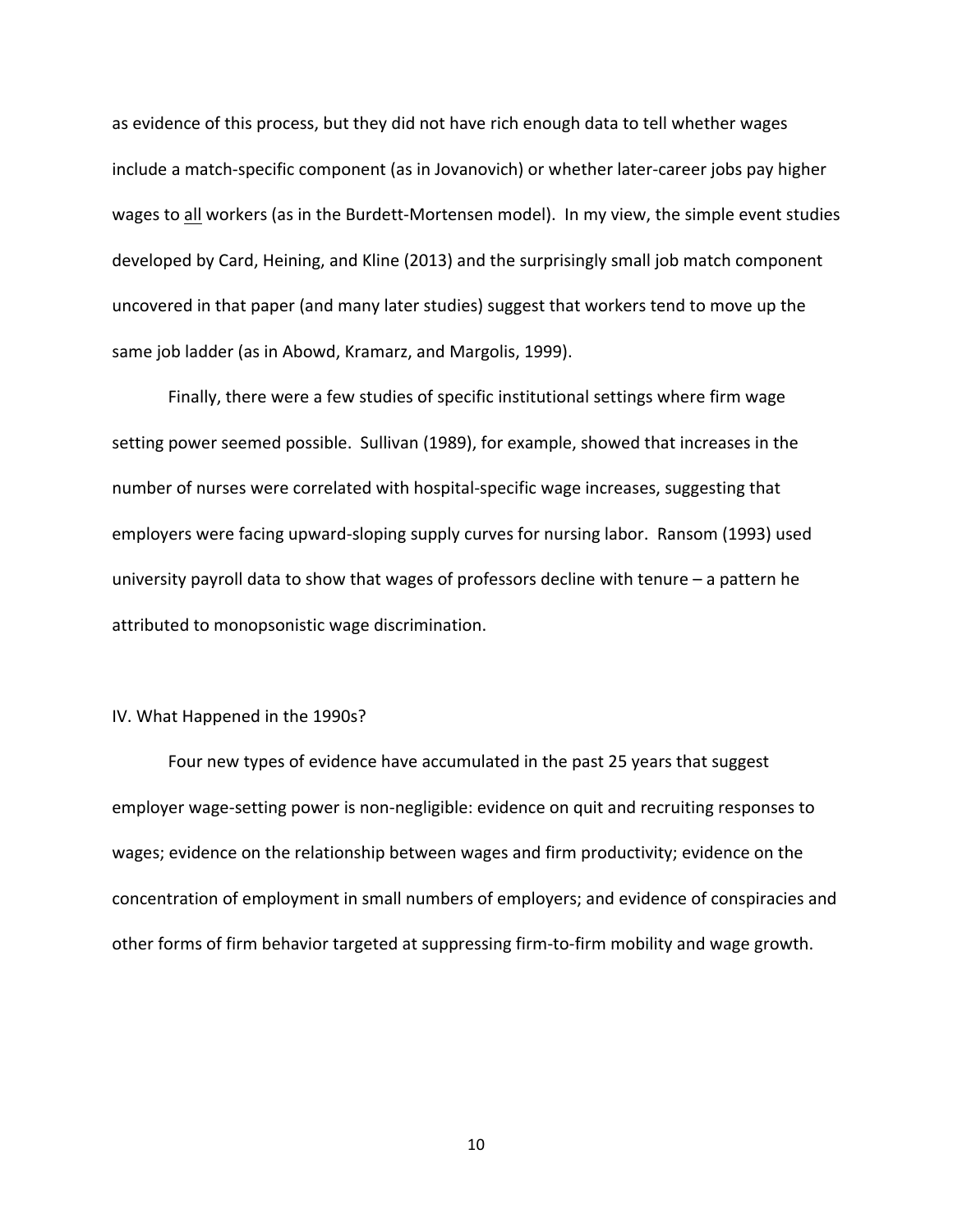### *a. Quit, recruiting, and application elasticities*

Though many economists acknowledge that quit and recruitment rates vary with wages, the connection between these responses and the elasticity of supply that is relevant for a monopsonistic wage setter does not seem to have been fully appreciated until the seminal paper by Burdett and Mortensen (which circulated for many years prior to its publication). Card and Krueger (1995) noted that in any steady state, the elasticity of labor supply is just the sum of the absolute values of the elasticities of recruiting and quitting. Manning (2003) showed that in a simple job ladder model the two are equal: thus, an analyst can estimate one or the other and double it to yield an estimate of the overall supply elasticity. Manning's insight provides a tractable method of estimating labor supply elasticities that has been implemented in many different settings.

Perhaps the most compelling evidence based on this approach comes from the experiment on public sector hiring conducted by Dal Bo, Finan, and Rossi (2013). These authors randomly varied the salaries announced at different job sites to potential job applicants for a position in the office of the Regional Development Program in Mexico. Taking account of the combined impact of higher wages on application rates and on the probability of accepting a job, they calculate that the elasticity of recruiting with respect to wages is around 2.1 (though rather imprecisely estimated). Using Manning's shortcut, the implied (steady state) elasticity of labor supply is around  $4.2^{11}$  In a simple monopsonistic model such an elasticity implies that wages are marked down relative to marginal revenue products by about 20%.

<sup>&</sup>lt;sup>11</sup> They also find that higher wages leads to an increase in the quality of successfully recruited applicants, as measured by scores on IQ and personality tests.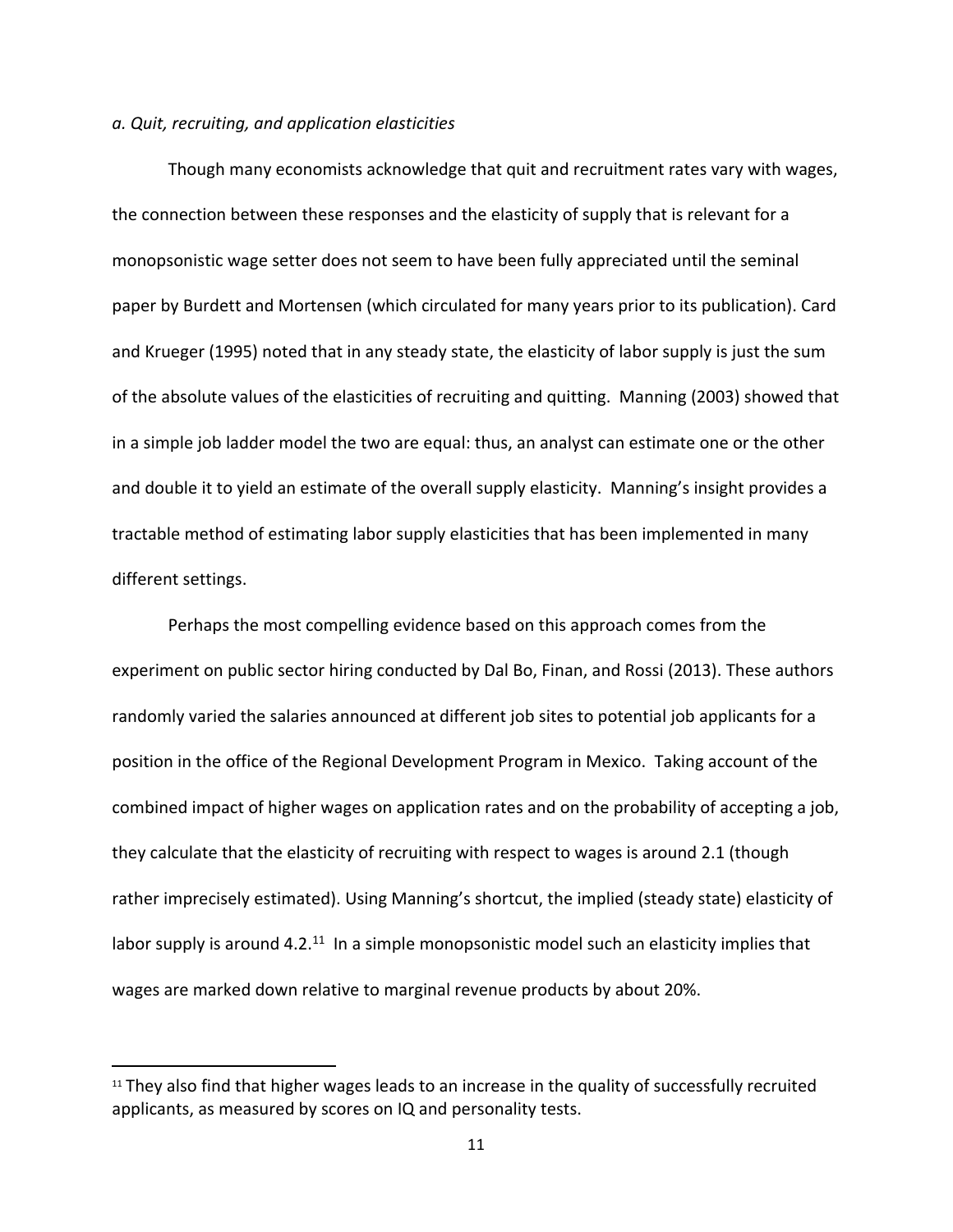Observational studies of the partial correlation between wages and quit or recruiting rates tend to yield elasticities in the same range (see Sokolova and Sorensen, 2021 for a meta‐ analysis of this literature and Ashenfelter et al. 2022 for an overview of a studies published in a recent issue of the *Journal of Human Resources*). For example, Bassier, Dube and Naidu (2022) study job ending rates of workers using administrative data from the State of Oregon, and estimate elasticities in the range of ‐1 to ‐2.5, with a preferred point estimate of ‐2.1, implying a steady state labor supply elasticity of 4.2. Azar, Berry, and Marinescu (2019) use data from a large online job posting service to study the application choices of job searchers. Adapting a "micro BLP" estimation strategy (and using instrumental variables for posted wages) they infer that the firm‐specific elasticity of applications with respect to wages is around 2.9. Assuming the recruiting elasticity is the same as the application elasticity this implies a steady state labor supply elasticity of just under 6.

### *b. The Relationship Between Wages and Firm Productivity*

In a competitive labor market, more and less productive firms pay the same wages for workers, even if the more productive firms are larger. In imperfectly competitive labor markets, however, more productive firms will generally have to pay more to maintain a larger workforce. Card et al. (2018) developed a simple partial equilibrium model where workers have MNL preferences over different firms and firms set wages without accounting for strategic interaction effects (i.e., a model of monopsonistic competition). They then calibrated the model to (roughly) match the observed degree of pass‐through from value‐added per worker to wages. In the existing literature researchers typically find that wages are about 0.5 to 1.5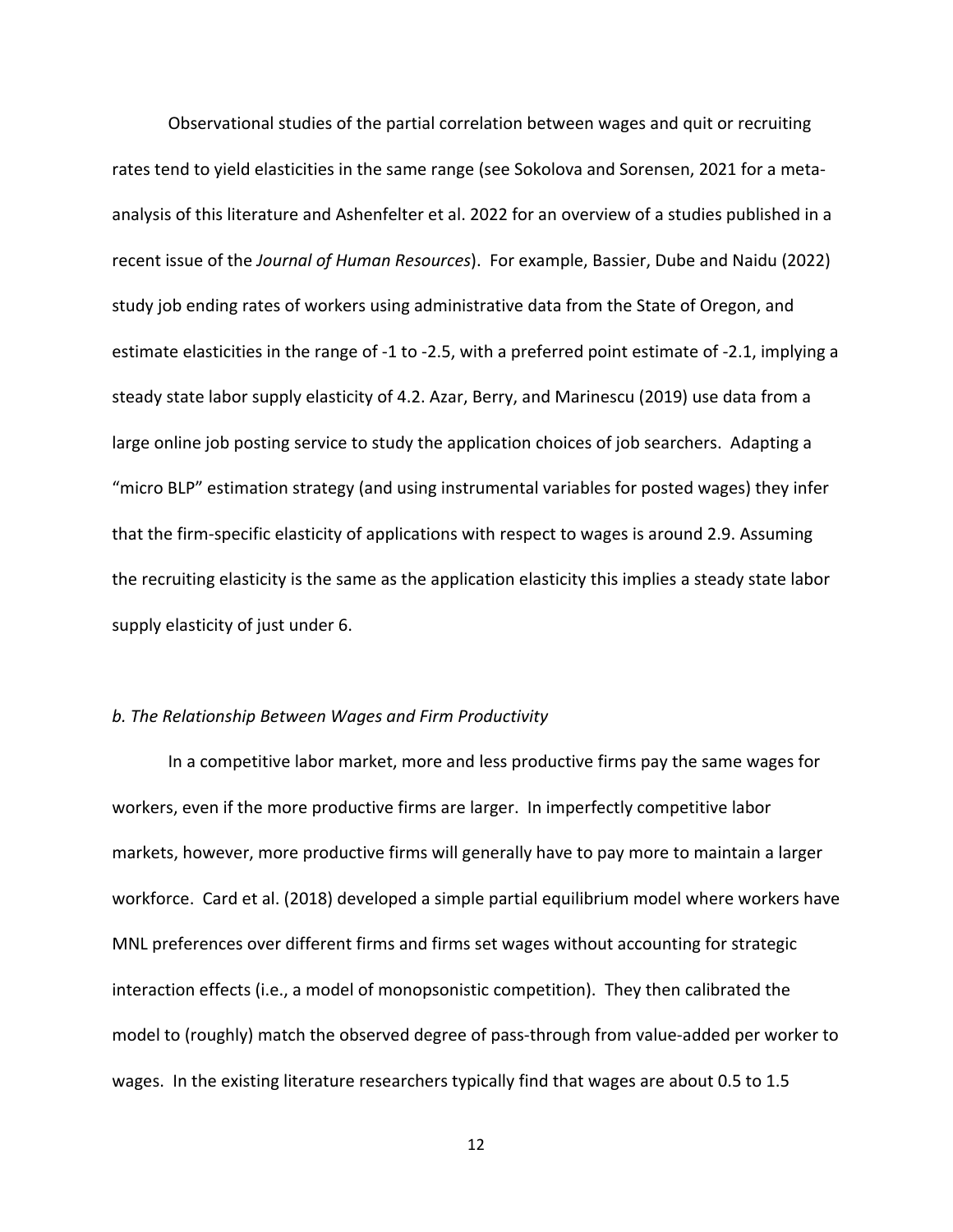percent higher at firms with 10% higher productivity. In the parameterization of preferences adopted by Card et al., this degree of pass-through is consistent with firm-specific supply elasticities of about 4.

Lamadon et al. (2022) present a more extensive analysis of the pass-through of firmspecific and market-wide value added per worker to firm-specific wages and interpret the effect in a model of monopsonistic competition with nested MNL preferences over firms and markets. Their estimate of the parameter determining the elasticity of supply to each firm is 5, broadly consistent with the calibration by Card et al. and with the evidence from quit and recruiting elasticities.

A related method of estimating the degree of wage‐setting power is to look at establishment‐level responses of employment and wages to an exogenous shock (similar to the pioneering study by Sullivan, 1989). Berger, Herkenhoff, and Mongey (2021) uses evidence on firm-specific reactions to state tax changes to infer the degree of oligopsony power in a setting with strategic interactions among wage setters (based on Atkeson and Burstein, 2008). They estimate that the average markdown of wages relative to marginal revenue products is around 25% (equivalent to the markdown in a simple monopsonistically competitive model with firm‐ specific elasticities of around 3.5). Kroft et al. (2020) extend the setup in Lamadon et el. (2022) using information on successful bids in government procurement auctions as firm‐specific demand shocks that affect employment and wages at larger construction firms. They estimate labor supply elasticities in the range of 4‐5.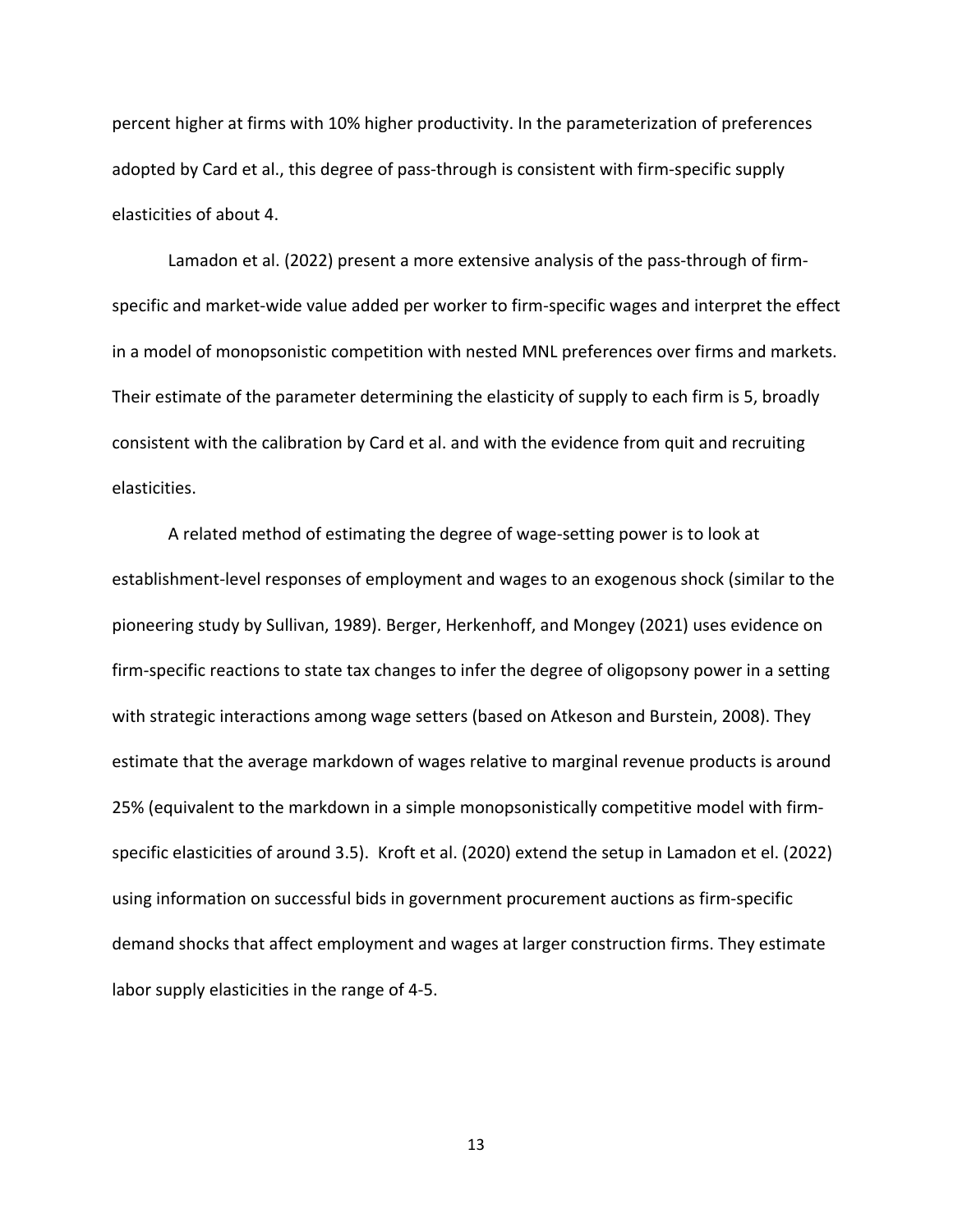# *c. The Number of Competitors for Labor Services*

In thinking about price‐setting or wage‐setting power many economists turn instinctively to the question of how many potential sellers or buyers are present in a market, or to the degree of market concentration measured by the Herfindahl-Hirschman Index (HHI). As noted by Berry, Gaynor and Scott Morton (2019), Syverson (2019), and Eeckhout (2021), simple measures of the number of competitors or their concentration do not necessarily provide a clear index of market power. Nevertheless, a common perception (among judges for example) is that the number of potential employers for any given worker is large, and that the market power of employers is therefore negligible.12

One of the most surprising findings in the recent literature is that for many workers in many local markets the number of potential employers is relatively small, particularly when the "market" is defined by actively searching firms.<sup>13</sup> Azar et al., (2020), for example, use data on the near-universe of U.S. vacancy listings to calculate HHI's for labor markets at the narrowlydefined occupation‐by‐commuting zone (CZ) level. They estimate that an average labor market has an HHI of around 4300 – equivalent to 2.3 equal sized recruiting firms. This is low enough to possibly raise concerns about the effect of mergers and acquisitions on labor outcomes (see Naidu and Posner, 2022).

<sup>12</sup> Models based on search (which typically have a continuum of employers) illustrate the fallacy of this conclusion, as do models of monopolistic or monopsonistic competition.

 $13$  Of course some workers move across geographic regions (see e.g., Card, Rothstein and Yi, 2021) but for many jobs a local perspective may be reasonable. The issue of within‐versus between-market competition is handled nicely in a nested logit framework like that used by Azar et al. (2019).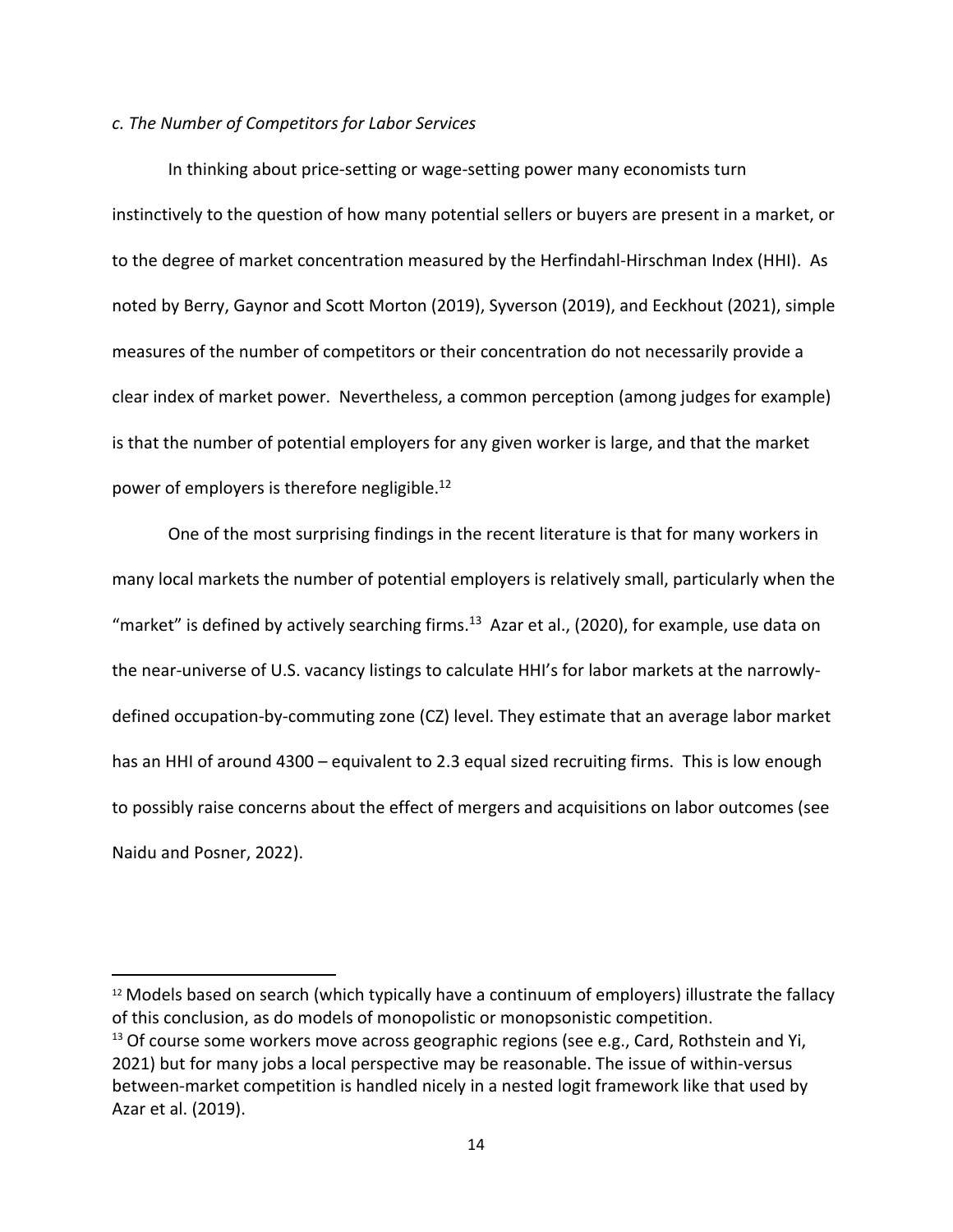A growing number of papers study the relationship between average wages for a specific subgroup of workers in a given local market and the HHI of potential employers in that market. These studies differ in how they define the set of potential employers (based on industry or occupation), how they count employment (based on the stock of employment, the number of job openings, or some transition‐probability‐adjusted stock of employment), and whether they use a purely observational approach, or implement a research design that isolates some exogenous component of the local HHI. Despite these differences, most recent studies seem to show a negative effect of higher concentration on wages, with elasticities between the HHI and wages on the order of ‐0.05 to ‐0.15.

For example, Azar et al. (2022) use data from a large national employment website to study the relationship between posted wages for jobs in a given occupation and commuting zone and the HHI of employers listing vacancies in that occupation and location. They find smaller elasticities of posted wages with respect to the HHI in simple OLS models, but larger elasticities when they instrument the HHI with the leave‐out mean number of competitors searching for workers in that same occupation in other markets. Rinz (2022) estimates HHI's from counts of establishment‐level employment by CZ and industry, then relates these to administrative earnings from tax data. In OLS models he finds that wages are slightly higher in more concentrated markets, but in models that use the leave‐out mean of the HHI for the same industry in other locations as an instrumental variable, he obtains negative elasticities in the range of Azar et al. (2022).

Recent studies by Arnold (2020) and Prager and Schmidt (2021) use event study designs to look at the effects of merger and acquisition activity on local HHI's and wages. In my opinion,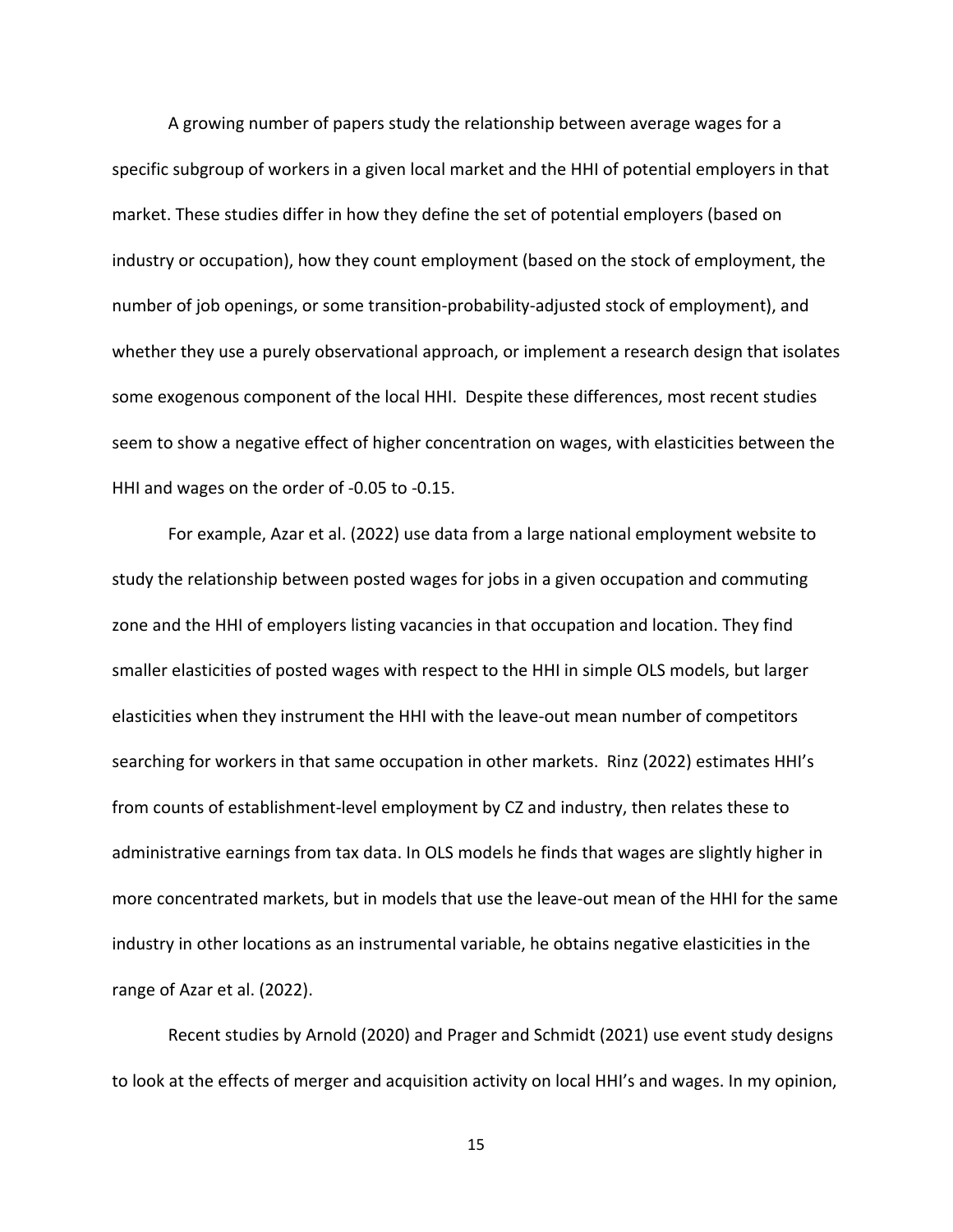these designs provide the best available evidence that employer consolidations that raise the HHI have significant negative effects on wages, at least for workers who are highly attached to the affected industry.<sup>14</sup>

### *d. Conspiracies and Other Arrangements to Suppress Competition*

Adam Smith wrote that employers "are always and everywhere in a sort of tacit, but constant and uniform combination, not to raise the wages of labour above their actual rate".15 He also noted, however, that "(w)e seldom, indeed, hear of this combination, because it is the usual, and one may say, the natural state of things, which nobody ever hears of." While discoveries of employer collusion are still relatively rare, in the past two decades there have been a number of lawsuits and public disclosures that provide the details of some agreements to suppress competition. These provide a useful perspective on the mechanisms generating market power for employers.

The best-known lawsuit concerned "no poaching" and "no solicitation" agreements affecting software and animation engineers in Silicon Valley (see Ashenfelter et al. 2022 for more details).<sup>16</sup> The agreement originated in the mid-1980s when Lucasfilm sold its computer animation division to Steve Jobs, who then renamed the company 'Pixar'. To avoid bidding wars over employees, Lucasfilm and Pixar agreed (1) not to "cold call" each other's employees;

 $14$  A third study by Benmelech et al (2022) uses mergers and acquisitions as instrumental variables for the HHI and reaches the same conclusion.

<sup>15</sup> Alan Krueger provided a new introduction for an edition of *The Wealth of Nations* (Smith, 2003) and highlighted this quote. It is also used by Ashenfelter and Krueger (2022). <sup>16</sup> Judge Lucy Koh's order granting class certification of the case (Northern District of California, Case 5:11‐cv‐02509‐LHK) provides much detail on this case.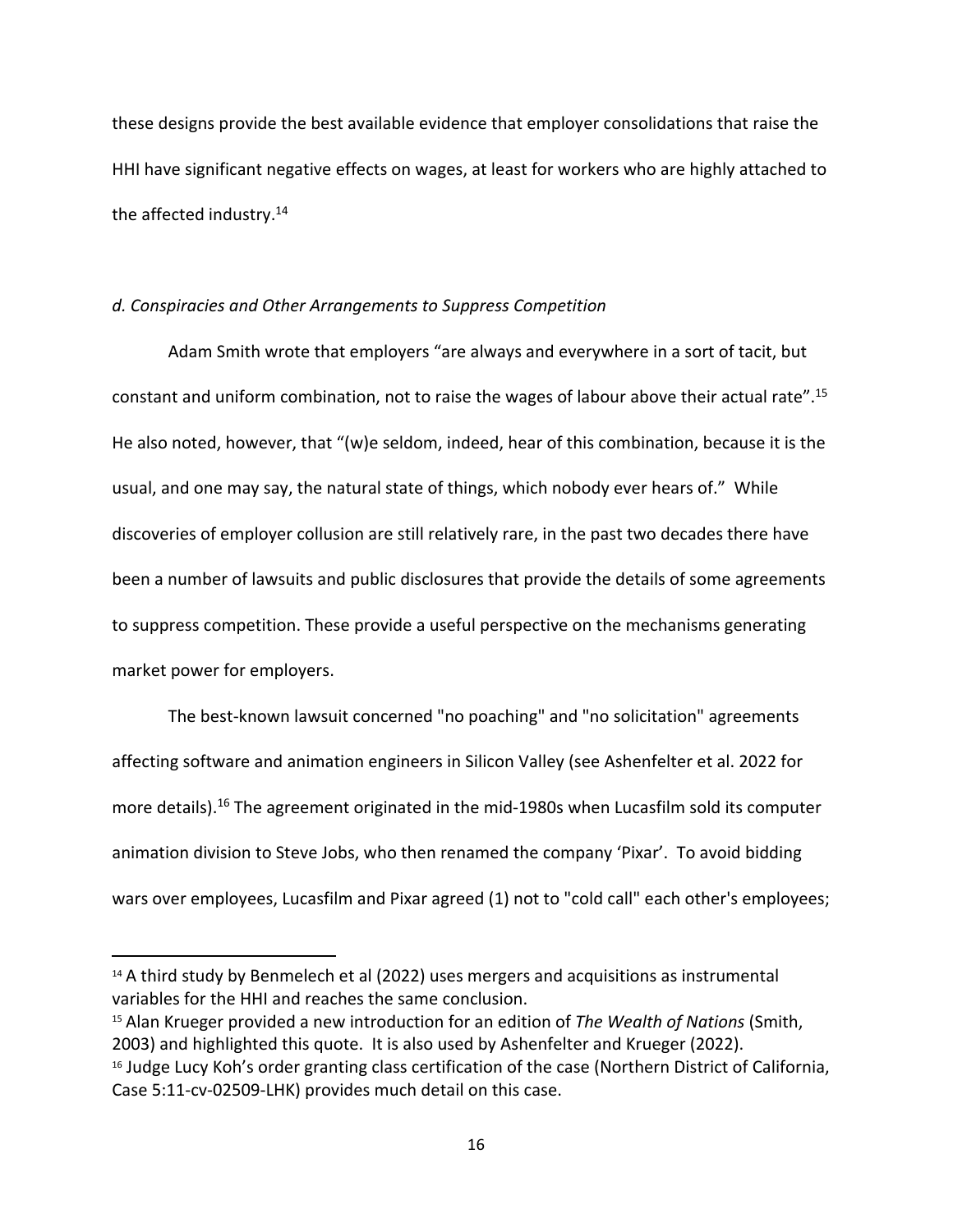(2) to notify the other company should they receive an application for employment; (3) and that all offers to employees at the other company would be "final," with no further bidding. Ultimately this agreement was extended to other high‐tech firms (e.g., Google, Microsoft, and Oracle) and lasted over 20 years, until 2008.

The size of the settlement to affected engineers (\$585 million in two suits), and other wage adjustments made after the agreement was made public (e.g., a 10% across-the-board increase offered by Google to *all* its employees in November 2010) suggest that the suppression of between‐firm competition was successful – a validation of the idea that at least some labor markets are vulnerable to wage fixing.

Another interesting lawsuit concerned a "no hire" agreement between the medical schools at Duke University and University of North Carolina (Seaman v. Duke). This case, which resulted in a settlement of around \$10,000 for each member of the medical faculties at the two schools, reveals how localized competition appears to matter, even for workers who arguably face a national market.

While one might be tempted to think that "no hire" and "no poaching" agreements affect only highly skilled workers, Ashenfelter and Krueger (2022) found that no poaching clauses were widespread in U.S. franchise agreements.<sup>17</sup> These agreements typically prohibit a franchisee from hiring another franchisee's employees for some pre‐specified period of time after an employee's departure. For example, a standard franchise agreement for McDonald's as of 2016 had a clause stating: "Franchisee shall not employ or seek to employ any person

<sup>&</sup>lt;sup>17</sup> Subsequent to the circulation of Ashenfelter and Krueger's paper the Attorney General of the State of Washington took action to outlaw such contracts, and it appears that they are being eliminated in many contracts.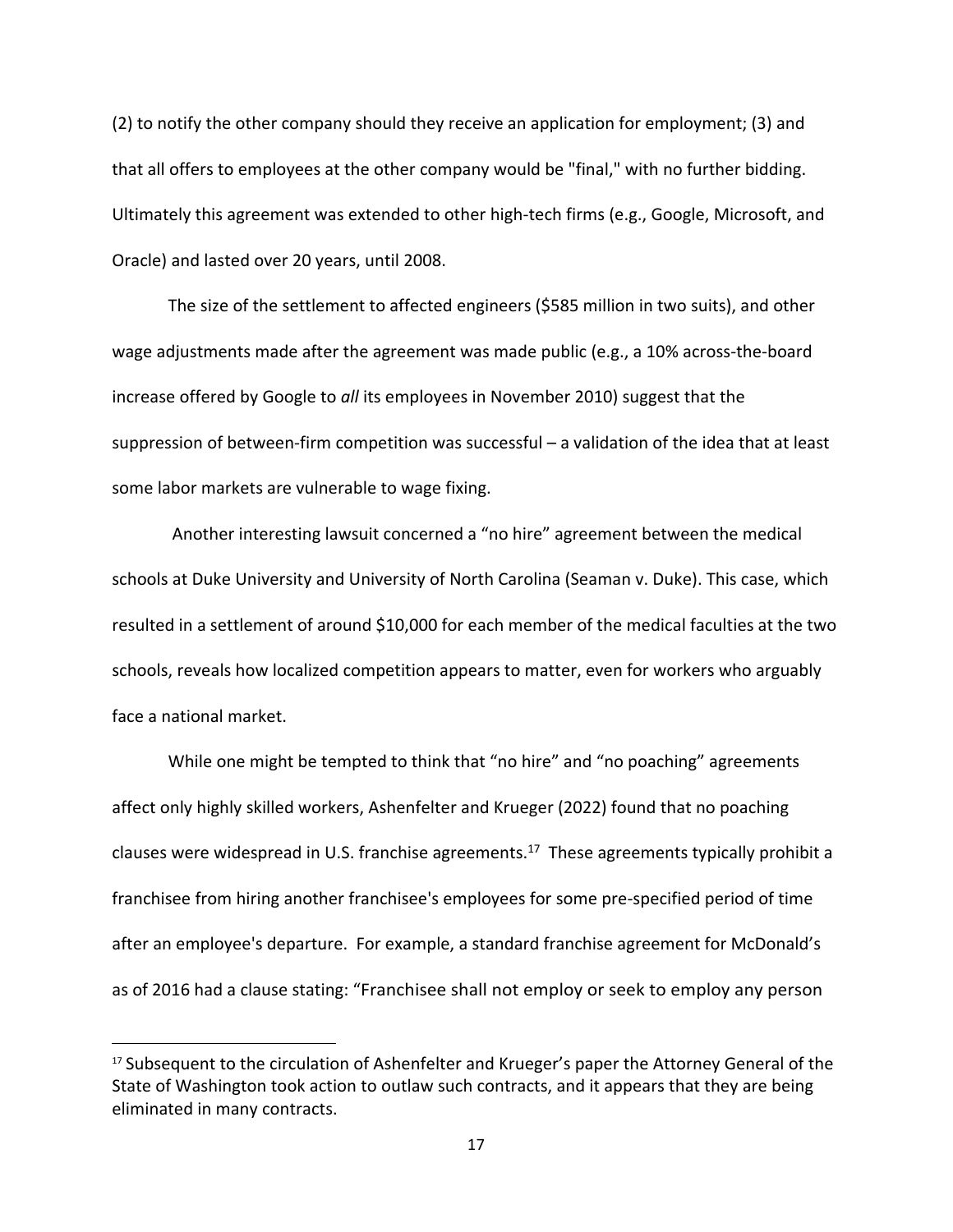who is at the time employed by McDonald's, any of its subsidiaries…or otherwise induce, directly or indirectly, such person to leave such employment" (quoted in Ashenfelter and Krueger, 2022). The prohibition extended to employees for 6 months after leaving another McDonald's job.

Another strand of recent research has focused on the prevalence of non‐compete agreements, which prohibit employees from moving to jobs at "competitor" firms for a specified period (e.g., Starr, 2019; Balasubramanian et al., 2022). Again, a surprising fact is the prevalence of these agreements even for relatively low-wage workers. Recently, however, a number of states have enacted legislation that prohibits non‐compete agreements for "low‐wage" workers (e.g., earning less than \$100,000 per year in Washington State – see Goldstein and Oberlander, 2021).

The popularity of no‐poaching and non‐compete agreements seems to confirm the basic insights of a BM‐style job ladder model. Since the quit rate in such models depends in part on the rate at which workers obtain offers at other employers, limits on poaching or firm-to-firm mobility will reduce quits and increase monopsonistic power.

### V. An Agenda for the Future

It is presumptuous for anyone to try to influence the direction of research in a large and fractious field like Labor Economics. Nevertheless I have two suggestions for where I see the most exciting possibilities for progress: more and better models; and a sustained effort to move the entire topic of wage setting into the hands of (labor) economists.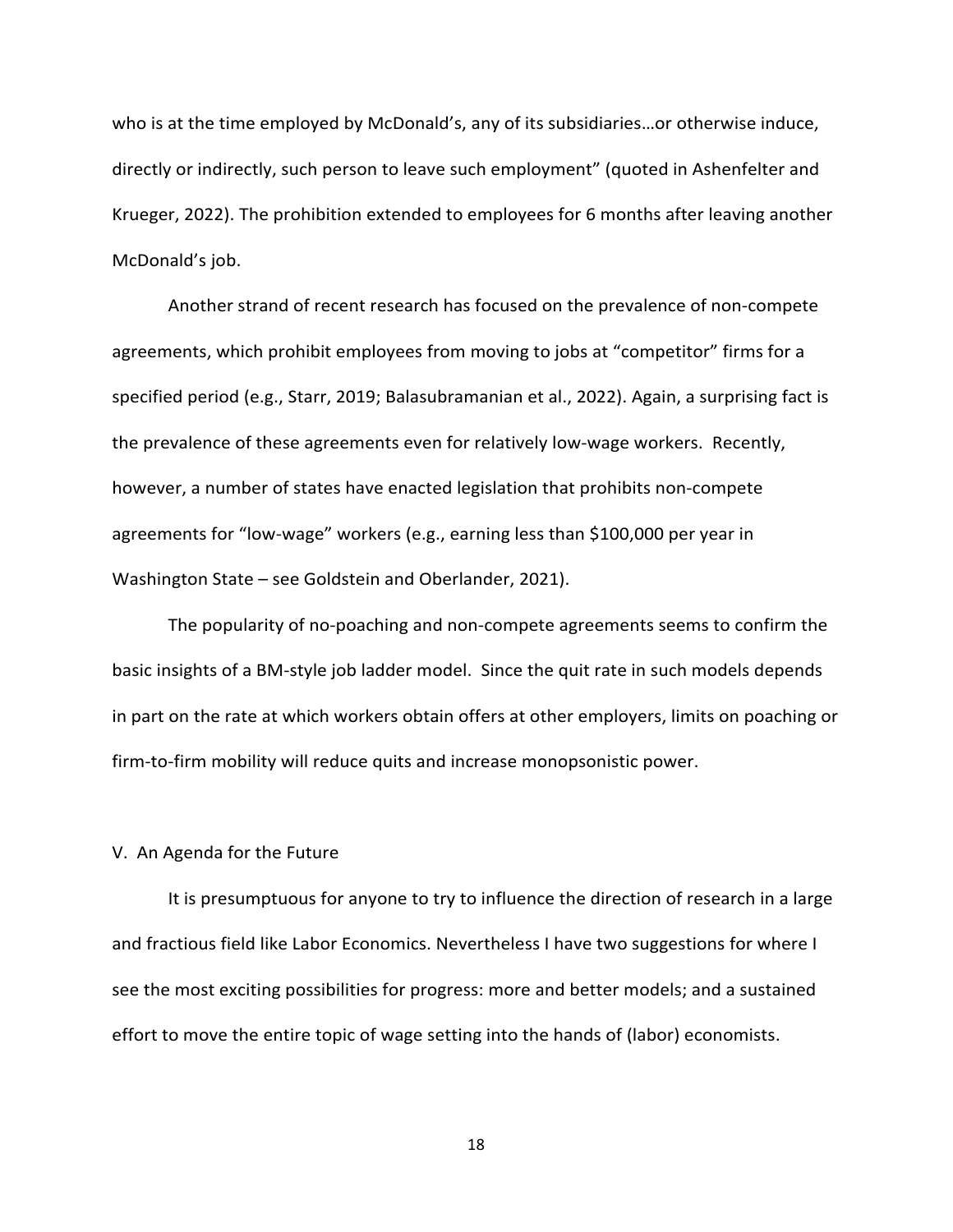#### *a. Models*

There are two main approaches to modeling the factors that generate upward‐ sloping supply curves: search frictions (which Manning 2021 calls the "new monopsony") and idiosyncratic preferences for jobs (which Manning calls the "new classical monopsony"). Both approaches have some strengths and some weaknesses. The search approach directly addresses turnover, which is a key feature of labor markets and appears to be the main mechanism for between‐firm competition. Models with on the job search also create a job ladder, which is a very useful construct for understanding the costs of job displacement and the effects of recessions (e.g., Altonji et al., 2013; Moscarini and Postel‐ Vinay, 2018).

But the lack of information presumed in a typical posted wage search model is troubling. There is plenty of evidence that most workers know about at least some higher‐ paying jobs. (Everyone at Berkeley knows that salaries are higher at Stanford, for instance). Firm's positions on the wage ladder are relatively stable, so it seems possible to learn about opportunities through referrals (Caldwell and Harmon, 2019) or other channels. And if the number of potential employers for a typical worker is a low as recent research suggests, it's hard to imagine that workers aren't aware of many of the relevant opportunities.

Models based on idiosyncratic preferences, on the other hand, ignore imperfect information but assume that most people simply *don't want* another job, even if it pays more. On the positive side, these models build directly on established frameworks from IO and trade: the accumulated experience in those fields will be very helpful, particularly in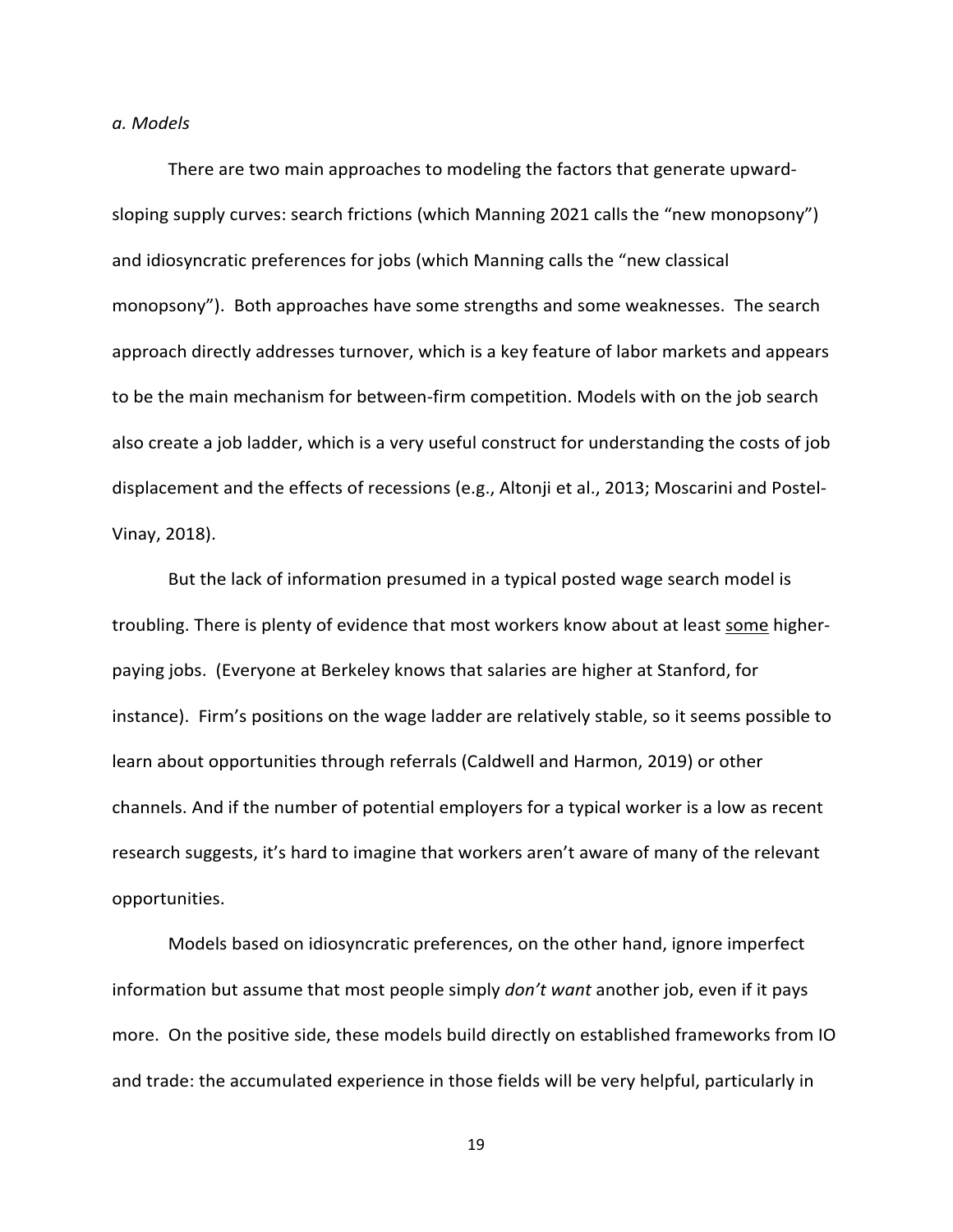addressing strategic interactions between wage setters (as in Berger et al., 2021). On the negative side, there is no job ladder or any particular cost of losing the current job: everyone is employed at their best option, given the wage and non‐wage amenities offered by different employers. Employers are starving for workers, but are nonetheless setting wages below marginal revenue products to capture some of the surplus from inframarginal workers. Such a framework seems unlikely to yield helpful insights about recessions or depressed local labor markets.

Manning (2021) suggests that one way to combine some of the strengths from both approaches is to assume that workers have idiosyncratic preferences over *current* job openings, and that – as in directed search models – one of the attributes of an opening is the size of the application pool. This seems like a promising direction. Another idea is to assume more complicated task‐based production functions for firms that lead to minimum skill standards – so many jobs are 'off limits' for most workers, even within a given observed skill group (e.g., Haanwinckel, 2020; Huckfeldt, 2022). This might be a way to incorporate the cyclical upgrading process discussed by Reder (1955) and Okun (1973).

A related modeling issue is how to incorporate strategic interactions in wage setting. We know that firms spend a lot of resources monitoring wages of other employers through specialized sector‐specific surveys. We also know that even at the low end of the labor market, firms respond to wage-setting choices by their competitors (Derenoncourt et al., 2021). It therefore seems necessary to move beyond the "no strategic interactions" case considered in several recent studies. Berger et al. (2021) have made some initial progress in this direction.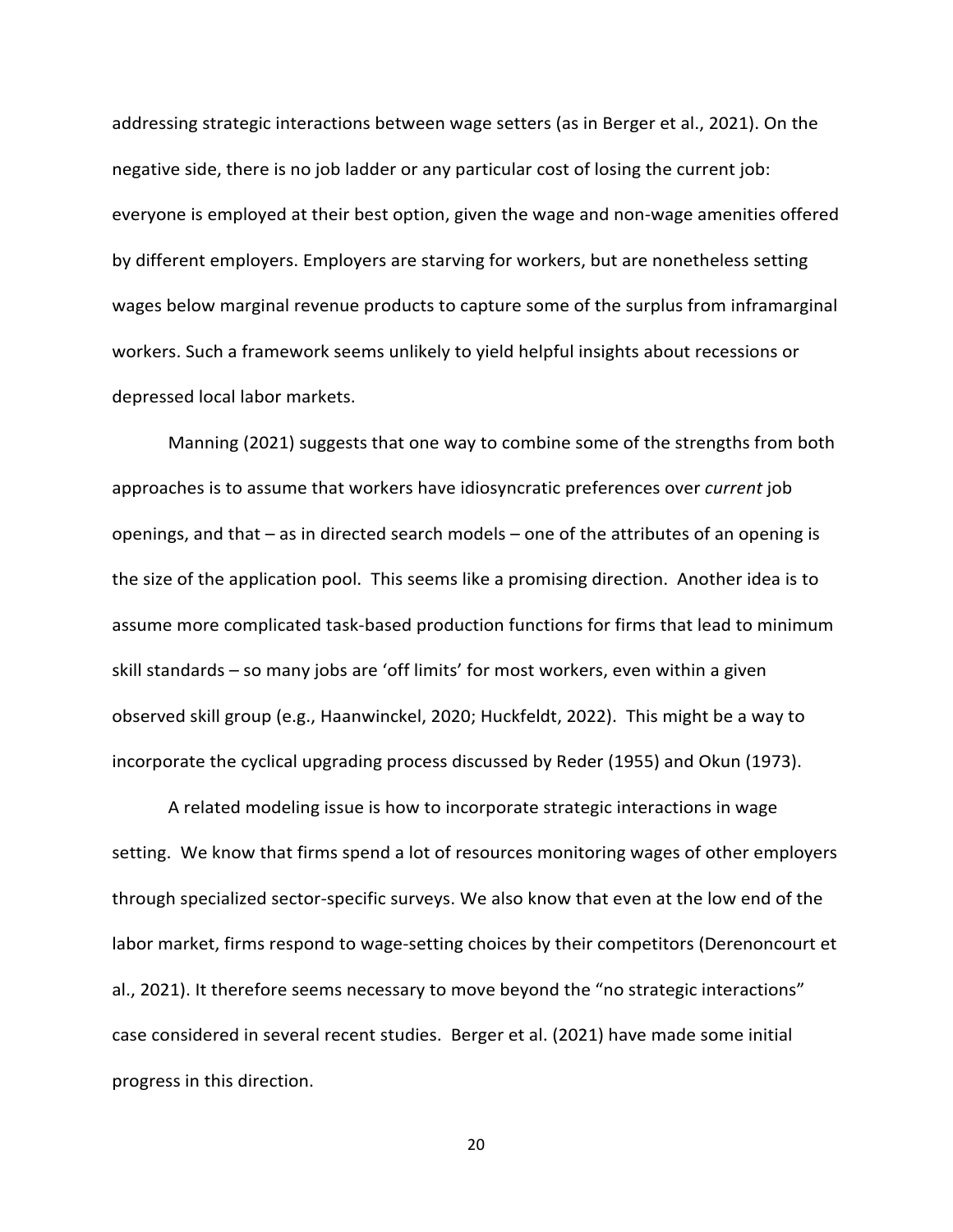#### *b. Who Should Study Wage Setting?*

Once we accept that firms set wages, the analysis of wage setting becomes a part of labor economics, just like the analysis of price setting is a part of IO. Right now, much of the practical discussion of wage setting is done by non‐economists. Human resources departments at large corporations are often staffed by people with primary training in Social Psychology or Sociology. Most business schools have almost no courses on wage setting, and few if any that feature standard economic ideas.

By insisting that "markets set wages", labor economists ceded the field, and had very little to say about questions like the design of online labor markets, or the effects of no-solicitation or no-poaching agreements – other than that they should not matter. We also distanced ourselves from other economists – particularly those in IO – who were busy developing useful models of market power and strategic decision making.

One of the most exciting developments in the field today is the evidence of labor economists taking questions about wage setting seriously. This effort began with Manning's (2003) landmark book: I hope that the growing body of work since then finds its way into the classroom and into the textbooks soon. I also expect this work to lead to some re-thinking on policies such as minimum wages, the regulation of trade unions, and anti-trust (see Longella and Manning, 2021, and Naidu and Posner, 2022). Perhaps we may even see a re-evaluation of the widespread belief that excessive wages are the root cause of many economic problems. After all, if your employer set your wage, it's hard to believe that it's too high.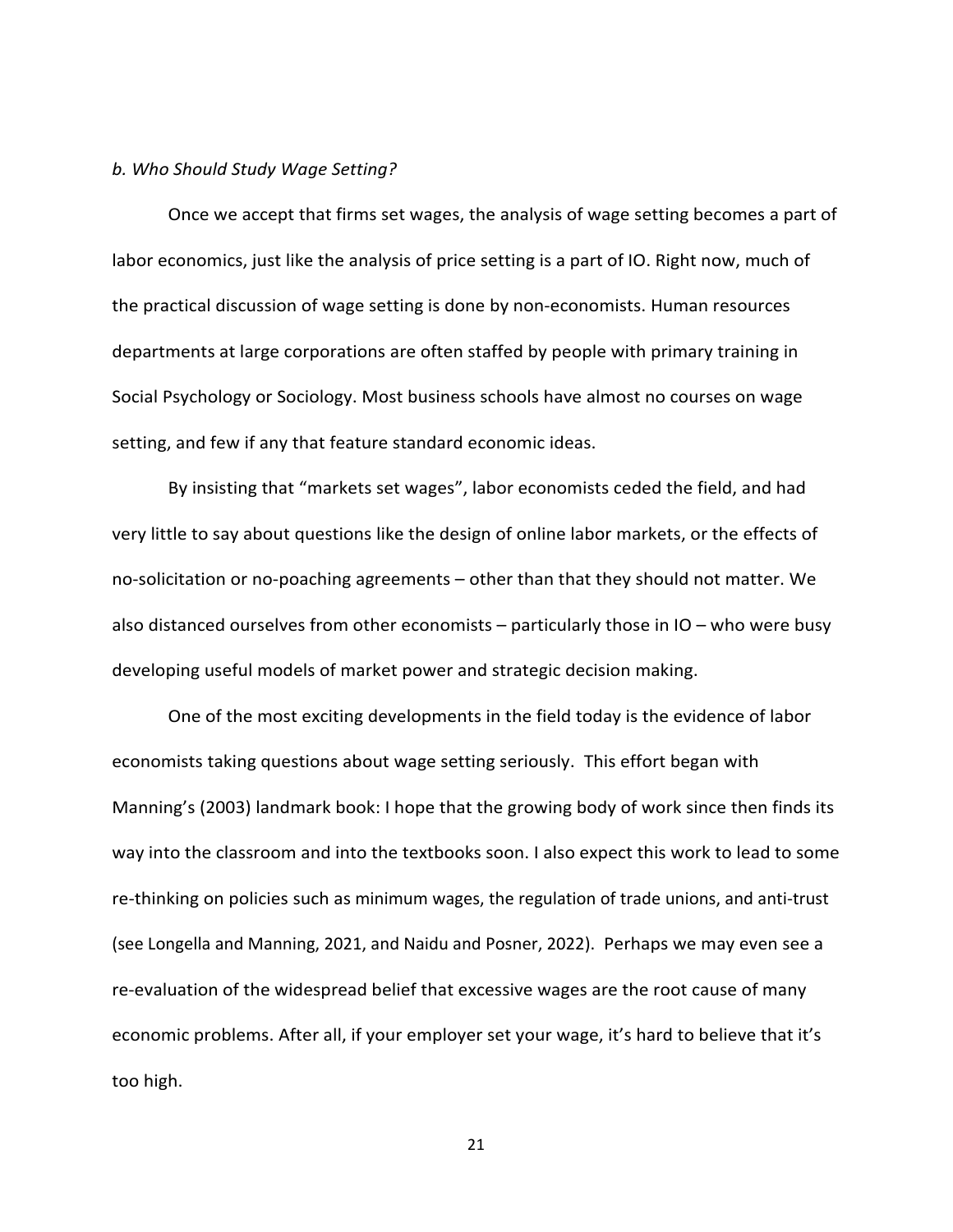# References

Abowd, John M., Francis Kramarz, and David N. Margolis (1999). "High wage workers and high wage firms." *Econometrica* 67 (2): 251‐333.

Altonji, Joseph G., Anthony A. Smith Jr., and Ivan Vidangos (2013). "Modeling earnings dynamics." *Econometrica* 81(4): 1395‐1454.

Anderson, Simon, Andre de Palma, and Jacques Thisse (1978). "A representative consumer theory of the logit model." *International Economic Review* 29 (3): 461‐466.

Arnold, David (2020). "Mergers and acquisitions, local labor market concentration, and worker outcomes." Princeton University Department of Economics, Unpublished Working Paper.

Ashenfelter, Orley (1972). "Racial discrimination and trade unionism." *Journal of Political Economy* 80 (3): 435‐464.

Ashenfelter, Orley, David Card, Henry S. Farber and Michael R. Ransom (2022). "Monopsony in the labor market: New empirical results and new public policies." *Journal of Human Resources*, forthcoming.

Ashenfelter, Orley and Alan B. Krueger (2022). "Theory and evidence on employer collusion in the franchise sector." *Journal of Human Resources*, forthcoming.

Aslanbeigui, Nahid and Guy Oakes (2009). *The provocative Joan Robinson: The making of a Cambridge economist*. Durham NC: Duke University Press.

Atkeson, Andrew and Ariel Burstein (2008). "Pricing‐to‐market, trade costs, and international relative prices." *American Economic Review* 96 (5): 1998‐2031.

Azar, Jose, Steven T. Berry and Ioana Marinescu (2019). "Estimating labor market power." SSRN Working Paper.

Azar, Jose, Ioana Marinescu, and Marshall I. Steinbaum (2022). "Labor market concentration." *Journal of Human Resources* forthcoming.

Azar, Jose, Ioana Marinescu, Marshall I. Steinbaum, and Bledi Taska (2020). "Concentration in U.S. labor markets: Evidence from online vacancy data." *Labour Economics* 66: 101866.

Balasubramanian, Natarajan, Jin Woo Chang, Mariko Sakakibara, Jagadeesh Sivadasan, and Evan Starr (2022). "Locked In? The Enforceability of Covenants Not to Compete and the Careers of High‐Tech Workers." *Journal of Human Resources*, forthcoming.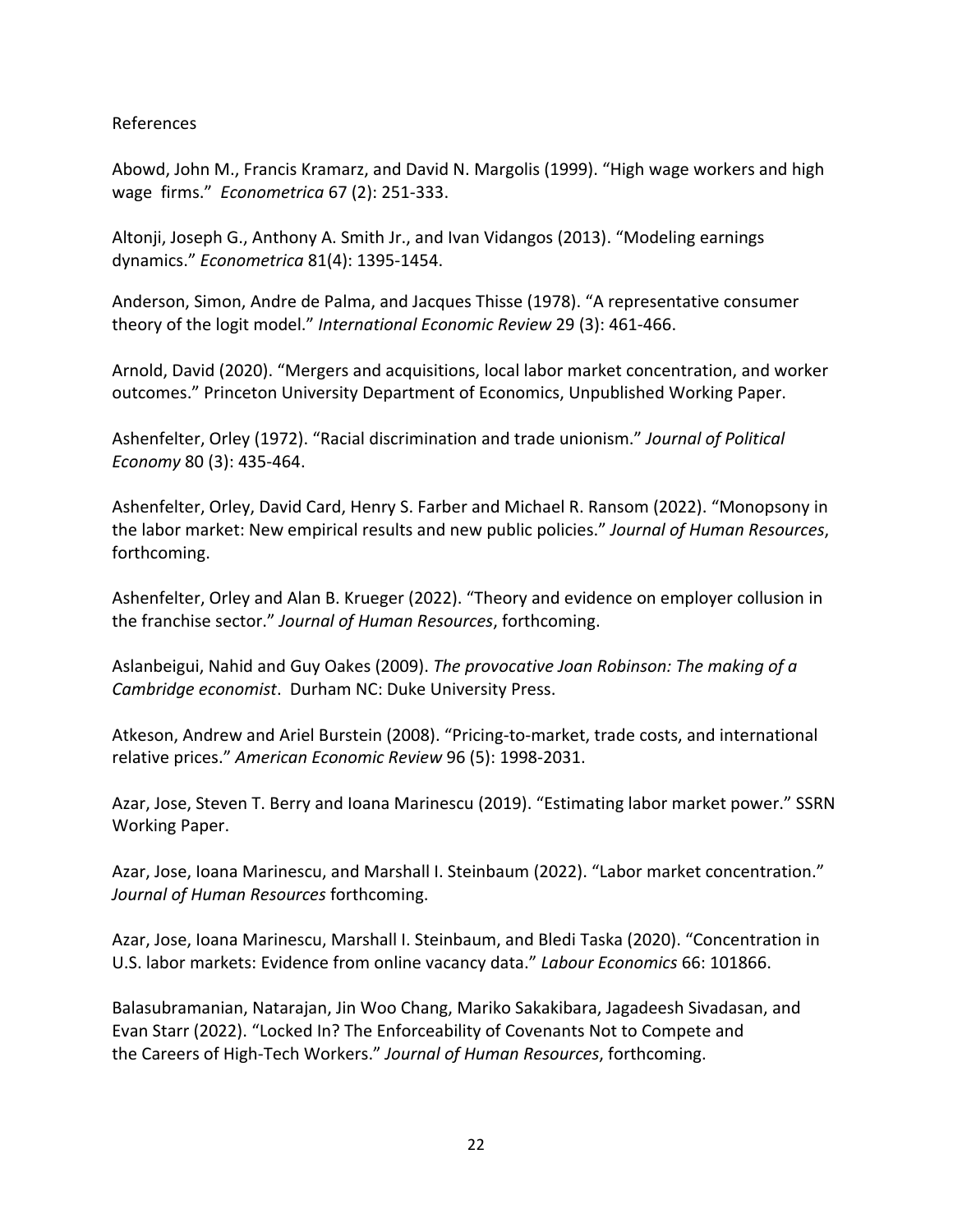Bassier, Ihsaan, Arindrajit Dube, and Suresh Naidu (2022). "Monopsony in movers: The elasticity of labor supply to firm wage policies." *Journal of Human Resources,* forthcoming.

Becker, Gary S. (1962). "Investment in human capital: A theoretical analysis." *Journal of Political Economy* 70 (5): S9‐S49.

Benmelech, Efriam, Nittai Bergman, and Hyunseob Kim (2022). "Strong employers and weak employees: How does employer concentration affect wages?" *Journal of Human Resources*, forthcoming.

Berger, David W., Kyle F. Herkenhoff and Simon Mongey (2021). "Labor market power." National Bureau of Economic Research, NBER Working Paper #25719, revised.

Berry, Steven T. (1994). "Estimating discrete‐choice models of product differentiation." *RAND Journal of Economics* 25 (2): 242–262.

Berry, Steven T., Martin Gaynor, and Fiona Scott Morton (2019). "Do Increasing Markups Matter? Lessons from Empirical Industrial Organization." *Journal of Economic Perspectives* 33 (3): 44‐68.

Bhaskar, V. and Ted To. "Minimum wages for Ronald McDonald monopsonies: A theory of monopsonistic competition." *Economic Journal* 109 (455): 190‐203.

Bowen, William G. and T. Aldrich Finegan (1969). *The economics of labor force participation.* Princeton NJ: Princeton University Press.

Brakman, Steven and Ben J. Heijdra (2004). *The monopolistic competition revolution in retrospect*. Cambridge: Cambridge University Press.

Brown, James N. and Orley Ashenfelter (1986). "Testing the efficiency of employment contracts." *Journal of Political Economy* 94 (3): S40‐S87.

Burdett, Kenneth (1978). "A theory of employee job search and quit rates." *American Economic Review* 68 (1): 212‐220.

Burdett, Kenneth and Dale T. Mortensen (1998). "Wage differentials, employer size, and unemployment." *International Economic Review* 39(2): 257‐273.

Cain, Glen G. (1966). *Married women in the labor force: An economic analysis.* Chicago: University of Chicago Press.

Caldwell, Sydnee and Nikolaj Harmon (2019). "Outside options, bargaining, and wages: Evidence from coworker networks." UC Berkeley Department of Economics unpublished working paper.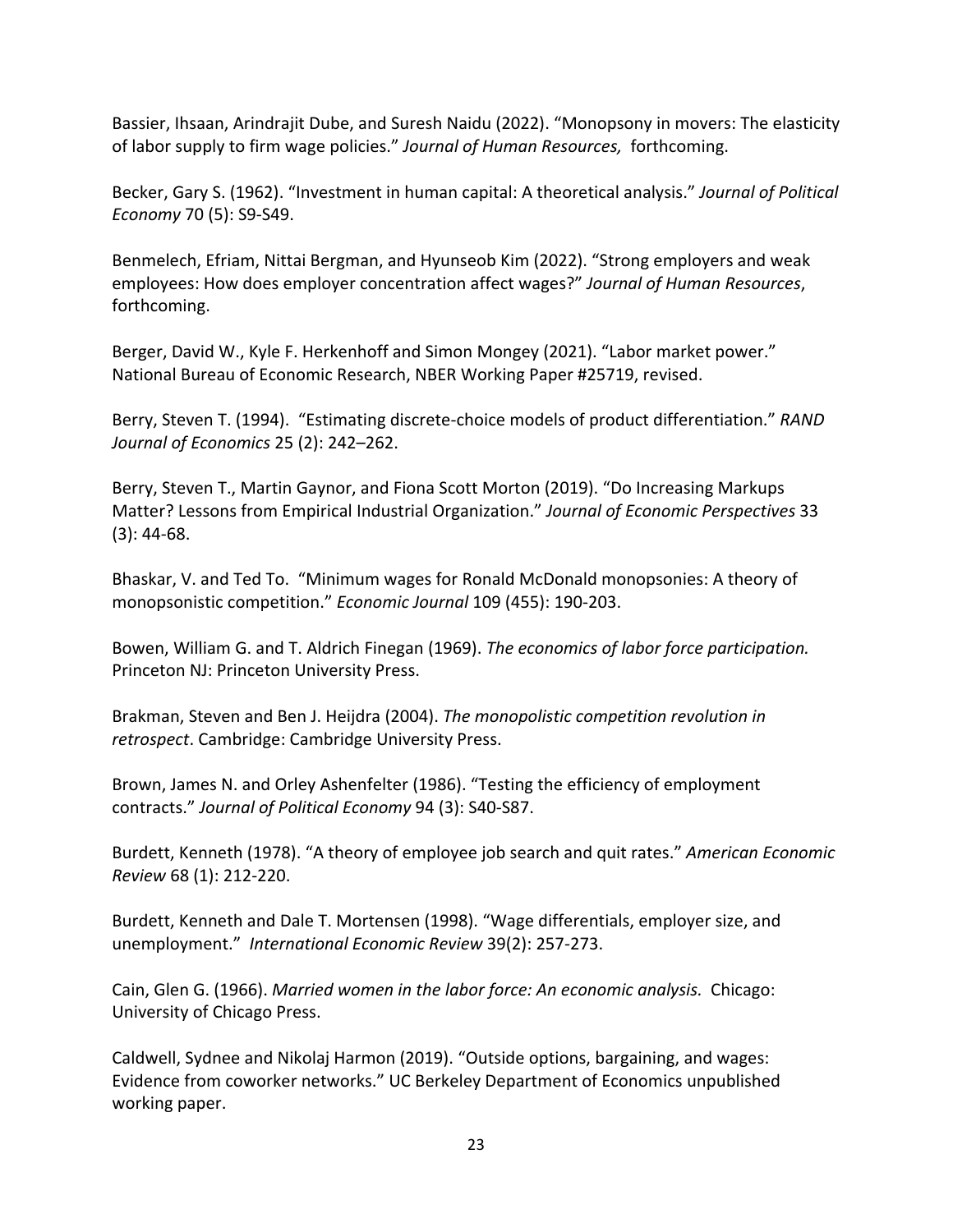Card, David (1986). "Efficient contracts with costly adjustment: Short‐run employment determination for airline mechanics." *American Economic Review* 76 (5): 1045‐1071.

Card, David (1990). "Unexpected inflation, real wages, and employment determination in union Contracts." *American Economic Review* 80 (4): 669‐688.

Card, David, Ana Rute Cardoso, Joerg Heining and Patrick M. Kline. "Firms and labor market inequality: Evidence and some theory." *Journal of Labor Economics* 36 (S1): S13‐S70.

Card, David, Stefano Della Vigna, Patricia Funk and Nagore Iriberri (2022). "Gender differences in peer recognition by economists." *Econometrica* forthcoming.

Card, David, Jörg Heining and Patrick Kline (2013). "Workplace hetereogeneity and the rise of West German inequality." *Quarterly Journal of Economics* 128 (3): 967‐ 1015.

Card, David and Alan B. Krueger (1995). *Myth and Measurement: The New Economics of the Minimum Wage*. Princeton NJ: Princeton University Press.

Card, David, Jesse Rothstein and Moises Yi (2021). "Location, location, location." US Census Bureau Center for Economic Studies Working Paper CES‐21‐32.

Chamberlain, Edward H. (1933). *Theory of monopolistic competition*. Cambridge, MA: Harvard University Press.

Chamberlain, Edward H. (1950). "Product heterogeneity and public policy." *American Economic Review* 40 (2): 85‐92.

Christofides, Louis, Robert Swidinsky and David A. Wilton (1980). "A microeconometric analysis of spillovers in the Canadian wage determination process." *Review of Economics and Statistics* 62 (2): 213‐221.

Crawford, Vincent P. (1988). "Long‐term relationships governed by short‐term contracts." *American Economic Review* 78 (3): 485‐499.

Dal Bo, Ernesto, Federico Finan and Martin A. Rossi (2013). "Strengthening state capabilities: The role of financial incentives in the call to public service." *Quarterly Journal of Economics* 128 (3): 1169‐1218.

Derenoncourt, Ellora, Clemens Noelke, David Weil and Bledi Taska (2021). "Spillover effects from voluntary employer minimum wages." Princeton University Department of Economics unpublished working paper.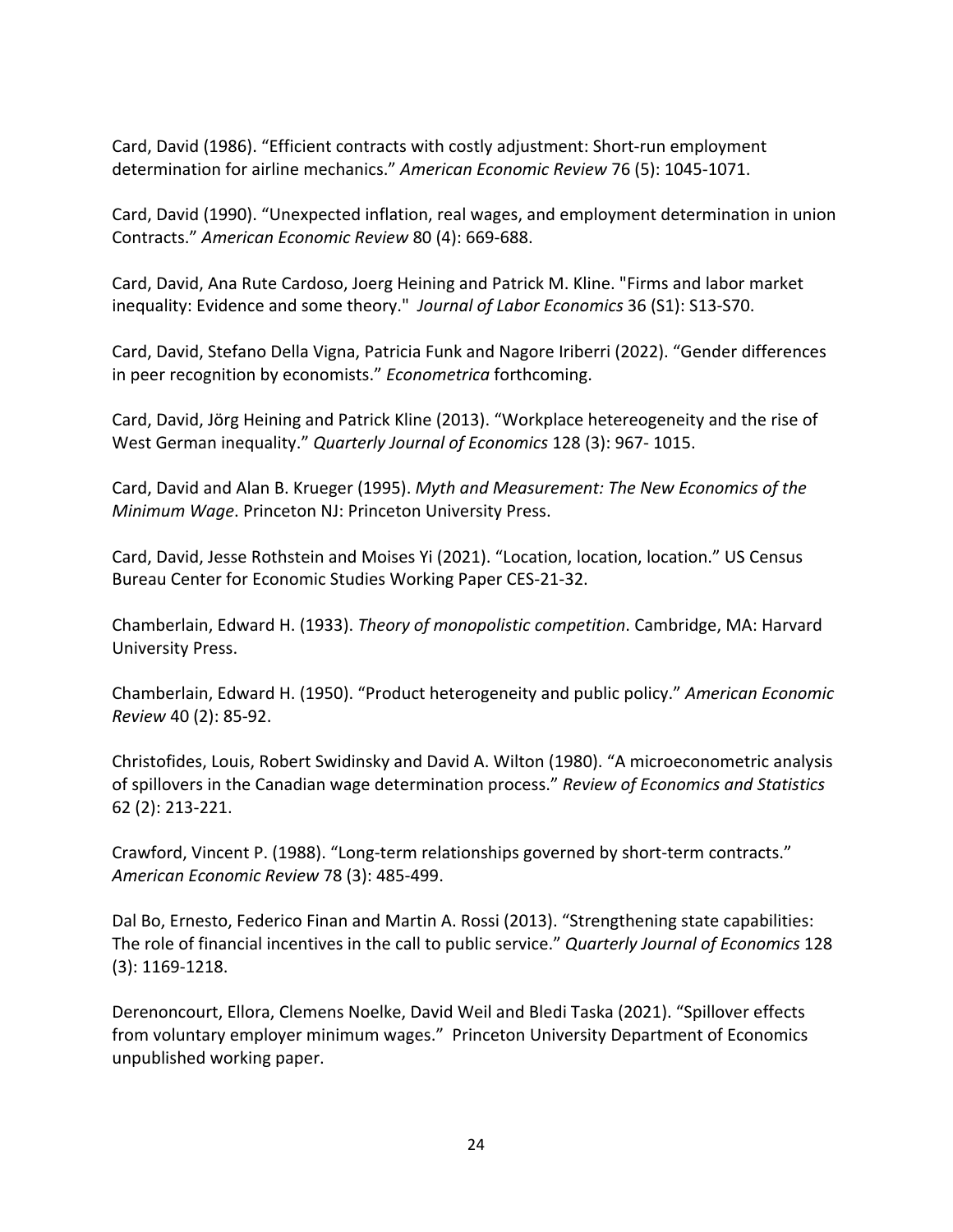Di Addario, Sabrina, Patrick M. Kline, Raffaele Saggio and Mikkel Solvsten. (2022). "It ain't where you're from, it's where you're at: hiring origins, firm heterogeneity, and wages." *Journal of Econometrics*, forthcoming.

Diamond, Peter A. (1971). "A model of price adjustment." *Journal of Economic Theory* 3: 156‐ 168.

Diamond, Peter A. (1982). "Wage determination and efficiency in search equilibrium." *Review of Economic Studies* 49 (2): 217‐227.

Dixit, Avinash K. and Joseph E. Stiglitz (1977). "Monopolistic competition and optimum product diversity." *American Economic Review* 67 (3): 297‐308.

Donaldson, David and B. Curtis Eaton (1976). "Firm‐specific human capital: A shared investment or optimal entrapment?" *Canadian Journal of Economics* 9 (3): 462‐472.

Eeckhout, Jan (2021). "Book review: *The great reversal*, by Thomas Philippon." *Journal of Economic Literature* 59 (4): 1340‐1360.

Gittins, John C., and D. M. Jones (1974). "A dynamic allocation index for the sequential design of experiments." In Joseph M. Gani, Karoly Sarkadi, and Istvan Vincze, editors. *Progress in Statistics* (vol. 1). Amsterdam: North‐Holland, 1974.

Goldstein, Mark S. and Noah S. Oberlander (2021). "What does the future hold for restrictive convenant agreements in the U.S.?" Reuters Legal. Available at https://www.reuters.com/legal/legalindustry/what‐does‐future‐hold‐restrictive‐covenant‐ agreements‐us‐2021‐10‐01/

Haanwinckel, Daniel (2020). "Supply, demand, institutions and firms: A Theory of labor market sorting and wage distribution." UCLA Department of Economics, unpublished working paper.

Hamermesh, Daniel S. (1970). "Wage bargains, threat effects and the Phillips Curve." *Quarterly Journal of Economics* 84 (3): 502‐517.

Hanoch, Giora (1967). "An economic analysis of earnings and schooling." *Journal of Human Resources* 2 (3): 310‐329.

Hashimoto, Masanori (1981). "Firm‐specific human capital as a shared investment." *American Economic Review* 71 (3): 475‐482.

Hicks, John (1932). *The theory of wages*. London: Macmillan.

Hyckfeldt, Christopher (2022). "Understanding the scarring effect of recessions." *American Economic Review, forthcoming.*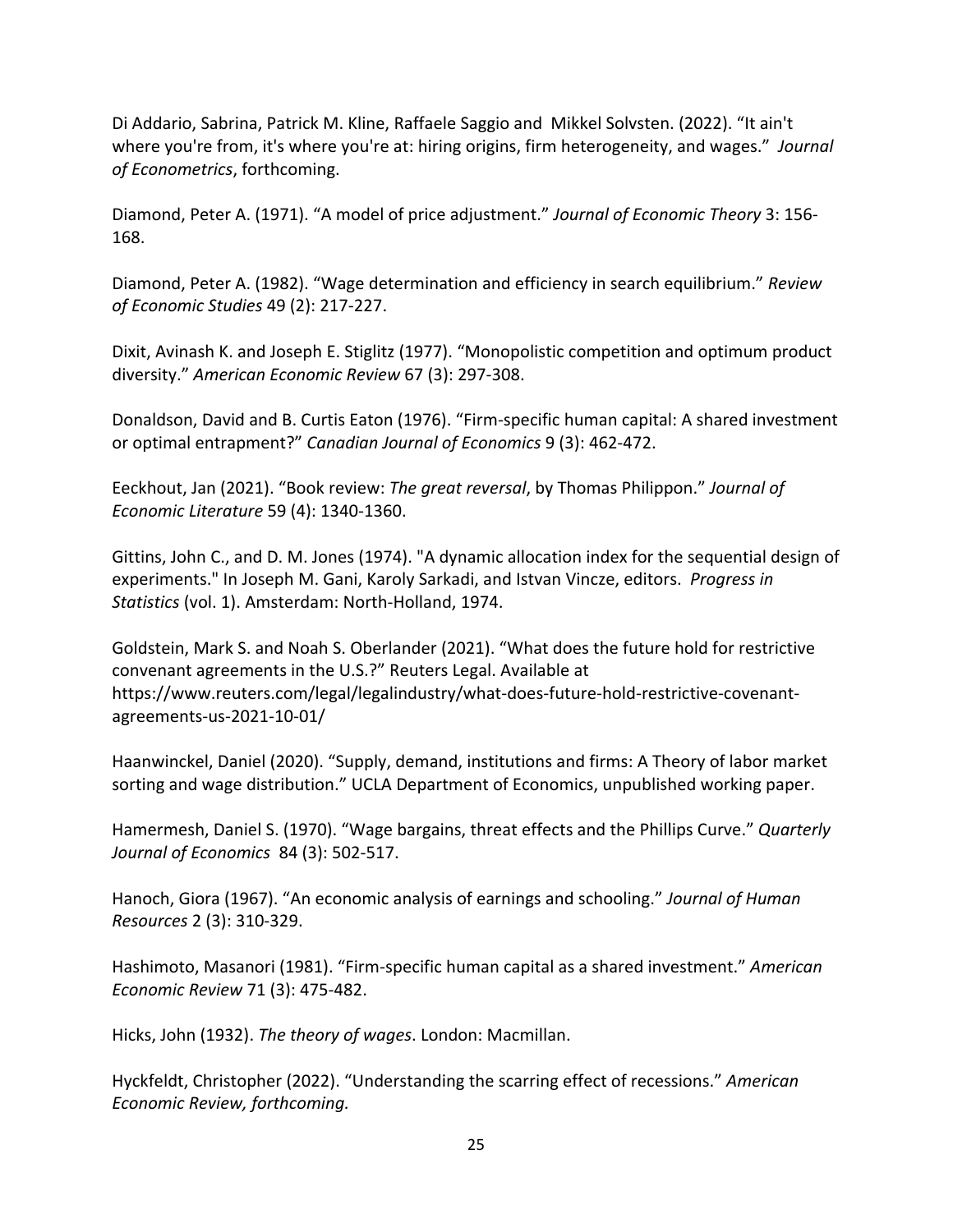Jovanovich, Boyan (1979). "Job matching and the theory of turnover." *Journal of Political Economy* 87 (5): 972‐990.

Kaldor, Nicholas (1934). "Mrs. Robinson's *Economics of Imperfect Competition*". *Economica* 1 (3): 335‐341.

Kroft, Kory, Yao Luo, Magne Mogstad and Bradley Setlzer (2020). "Imperfect competition and rents in labor and product markets: The case of construction." University of Chicago Department of Economics Unpublished manuscript.

Lamadon, Thibaut, Magne Mogstad and Bradley Setlzer (2022). "Imperfect competition, compensating differentials, and rent sharing in the US labor market." *American Economic Review* 112 (1): 169‐212.

Langella, Monica and Alan Manning (2021). "The measure of monopsony." *Journal of the European Economic Association* 19 (6): 929–2957.

Lewis, H. Gregg (1963). *Unionism and relative wages in the United States*. Chicago: University of Chicago Press.

MacLeod, W. Bentley and James M. Malcomson (1993). "Investments, holdup, and the form of market contracts." *American Economic Review* 83 (4): 811‐837.

Malivaud, Edmund (1972). *Lectures on microeconomic theory.* New York: Elsevier.

Manning, Alan (1994). "Labour markets with company wage policies." London School of Economics Centre for Economic Performance, CEP Discussion Paper DP0214.

Manning, Alan (2003). *Monopsony in motion: Imperfect competition in labor markets*. Princeton NJ: Princeton University Press.

Manning, Alan (2021). "Monopsony in the labor market: A review." *Industrial and Labor Relations Review* 74(1): 3‐26.

McCall, Brian P. (1990). "Occupation matching: A test of sorts." *Journal of Political Economy* 98(1): 45‐69.

McCall, John J. (1970). "Economics of information and job search." *Quarterly Journal of Economics* 84 (1): 113‐126.

McFadden, Daniel (1974). "The measurement of urban travel demand." *Journal of Public Economics* 3: 303‐328.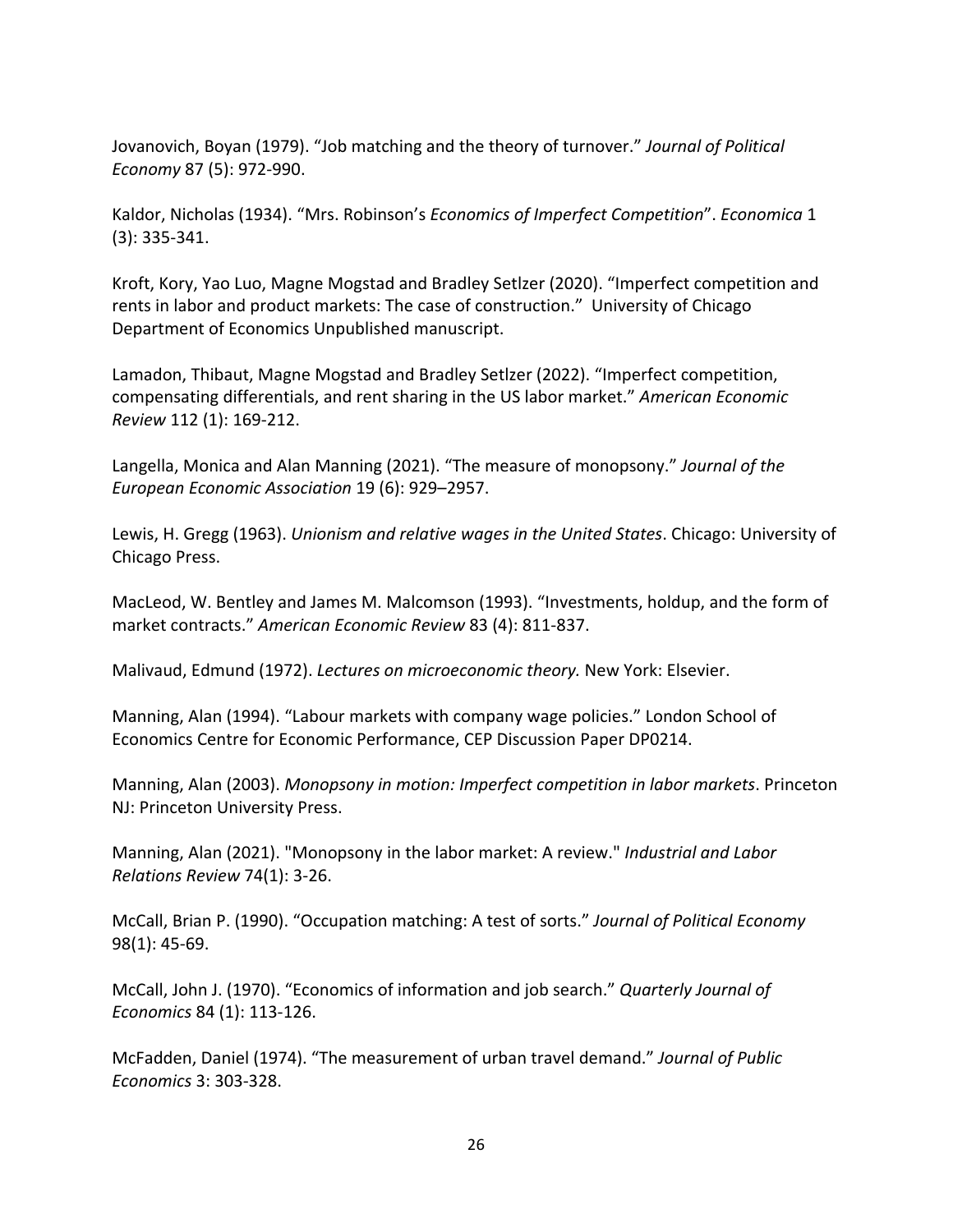McFadden, Daniel (1978). "Modelling the choice of residential location." In A. Karlgvist, et al., editors, *Spatial Interaction Theory and Planning Models*. Amsterdam: North‐Holland.

Miller, Robert A. (1984). "Job matching and occupational choice." *Journal of Political Economy* 92(6): 1086‐1120.

Mortensen, Dale T. (1970). "Job search, the duration of unemployment, and the Phillips Curve." *American Economic Review* 60 (5): 847‐ 862.

Mortensen, Dale T. (1982). "The matching process as a non‐cooperative bargaining game." In John J. McCall, editor, *The Economics of Information and Uncertainty*. Chicago, University of Chicago Press.

Moscarini, Giuseppe and Fabien Postel‐Vinay (2018). "The cyclical job ladder." *Annual Review of Economics* 10: 165‐188.

Naidu, Suresh and Eric A. Posner (2022). "Labor monopsony and the limits of the law." *Journal of Human Resources,* forthcoming.

Northern District of California, Case 5:11‐cv‐02509‐LHK document 531.

Okun, Arthur M. (1973). "Upward mobility in a high‐pressure economy." *Brookings Papers on Economic Activity* 1: 207‐252.

Parsons, Donald O. (1972). "Specific human capital: An application to quit rates and layoff rates." *Journal of Political Economy* 80 (6): 1120‐1143.

Pencavel, John H. (1972). "Wages, specific training, and labor turnover in U.S. manufacturing Industries." *International Economic Review* 13(1): 53‐64.

Pissarides, Christopher A. (1985). "Short‐run equilibrium dynamics of unemployment, vacancies, and real wages." *American Economic Review* 75 (2): 676‐690.

Pissarides, Christopher A. (2010). "Equilibrium in the labour market with search frictions." Nobel Prize Lecture.

Postel Vinay, Fabien and Jean‐Marc Robin (2002). "Equilibrium wage dispersion with worker and employer heterogeneity". *Econometrica* 70 (6), 2295‐2350.

Prager, Elena and Matt Schmidt (2021). "Employer consolidation and wages: Evidence from hospitals." *American Economic Review* 111 (2): 397‐427.

Ransom, Michael R. (1993). "Seniority and monopsony in the academic labor market." *American Economic Review* 83 (1): 221‐233.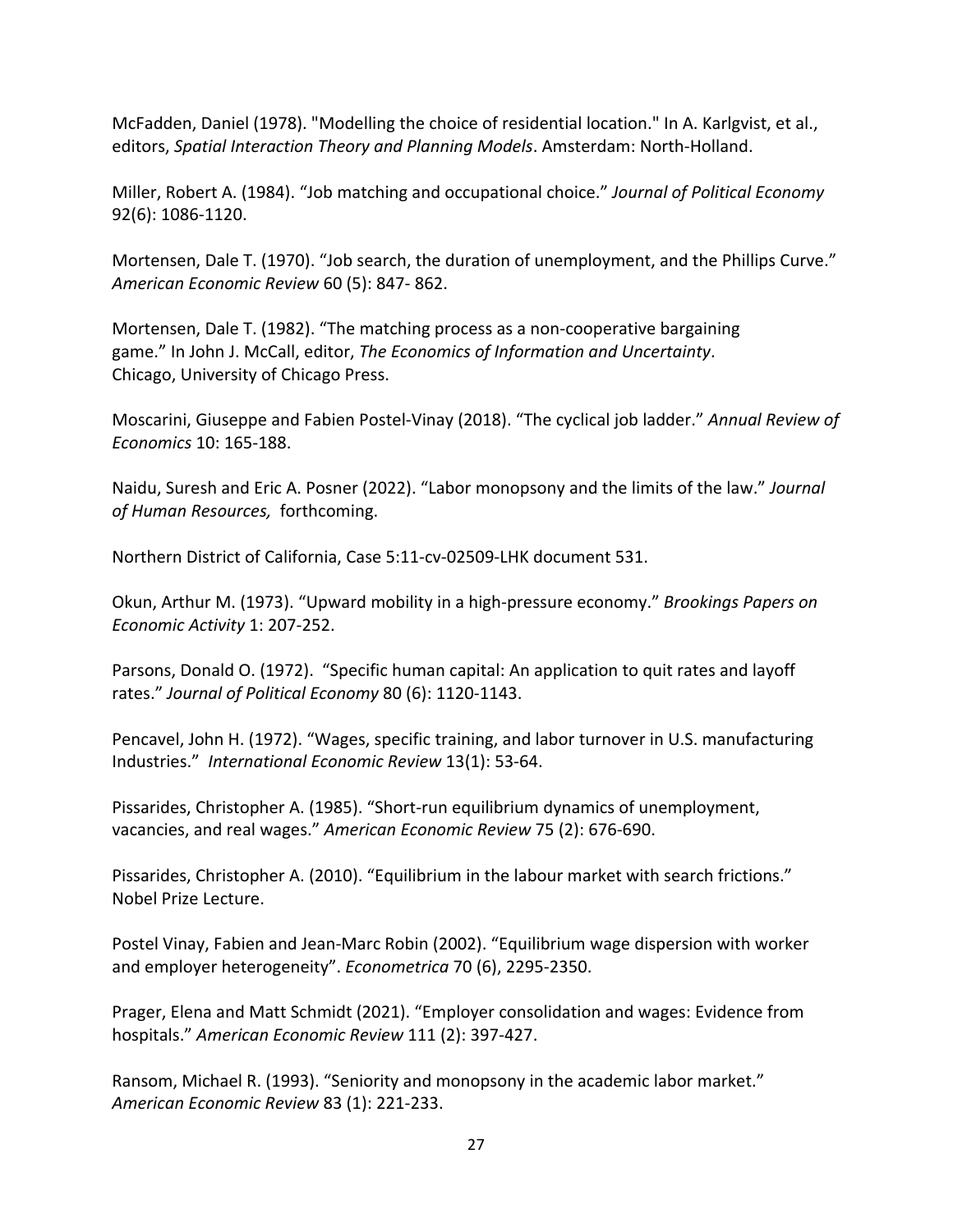Reder, Melvin W. (1955). "The theory of occupational wage differentials." *American Economic Review* 45 (5): 833‐852.

Rees, Albert (1976). "H. Gregg Lewis and the development of analytical labor economics." *Journal of Political Economy* 84(4) (supplement): S3‐S8.

Reynolds, Lloyd G. "The supply of labor to the firm." Quarterly Journal of Economics 60(3): 390‐ 411.

Riddell, W. Craig (1979). "The empirical foundations of the Phillips Curve: Evidence from Canadian wage contract data." *Econometrica* 47 (1): 1‐24.

Rinz, Kevin (2022). "Labor market concentration, earnings, and inequality." *Journal of Human Resources,* forthcoming.

Robinson, Joan (1933). *The Economics of Imperfect Competition*. London: MacMillan Press.

Robinson, Joan (1953). "Imperfect competition revisited." *Economic Journal* 63 (251): 579‐593.

Robinson, Joan (1969). *The Economics of Imperfect Competition*, Second Edition. London: MacMillan Press.

Rothschild, Michael (1973). "Models of market organization with imperfect information: A survey." *Journal of Political Economy* 81 (6): 1283–1308.

Smith, Adam (2003). *An inquiry into the nature and causes of the wealth of nations*. (Original edition 1776). New York: Bantam Books.

Sokolova, Anna and Todd Sorensen (2021). "Monopsony in labor markets: A meta‐analysis." *Industrial and Labor Relations Review* 74 (1): 27‐55.

Spence, A. Michael (1976). "Product selection, fixed costs and monopolistic competition." *Review of Economic Studies* 43 (1): 217‐235.

Stafford, Frank P. (1968). "Concentration and labor earnings: Comment." *American Economic Review* 58 (1): 174‐181.

Stafford, Frank P. (1986). "Forestalling the demise of empirical economics: The role of microdata in labor economics research." In Orley Ashenfelter and Richard Layard, editors, *Handbook of Labor Economics.* New York: Elsevier.

Starr, Evan (2019). "Consider this: Training, wages, and the enforceability of covenants not to compete." *Industrial and Labor Relations Review*, 72(4): 783–817.